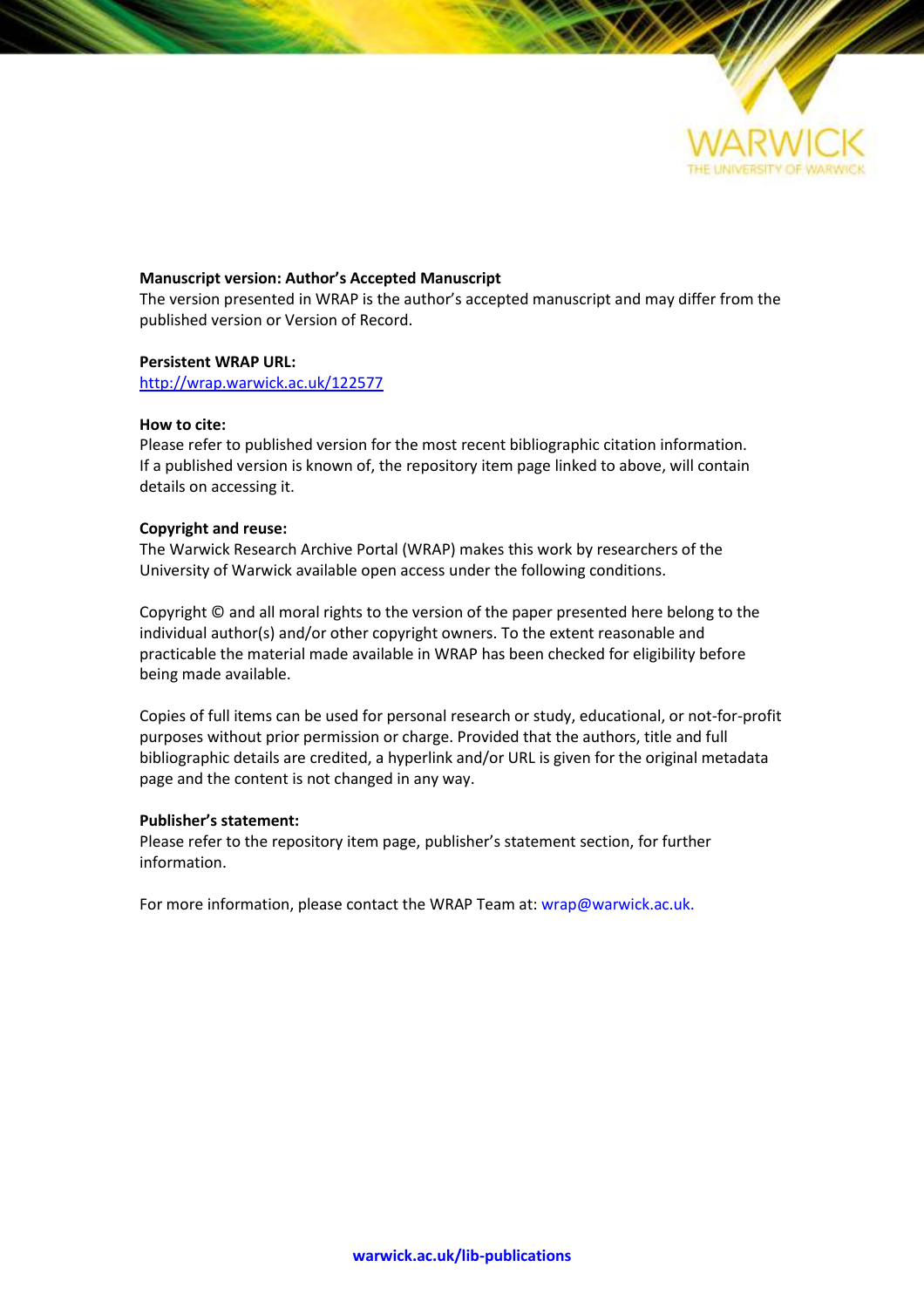#### **RESEARCH NOTE**

## **What does adaptive selling mean to salespeople? An exploratory analysis of practitioners' responses to generic adaptive selling scales**

## **Sascha Alavi** Professor of Sales Management and Chair of the Sales & Marketing Department University of Bochum Sales & Marketing Department Universitätsstraße 150 44780 Bochum Germany E-mail: sascha.alavi@rub.de

#### **Johannes Habel**

Associate Professor of Marketing Marketing Group Warwick Business School University of Warwick Scarman Rd Coventry CV4 7AL United Kingdom E-mail: johannes.habel@wbs.ac.uk

#### **Kim Linsenmayer**

Research Assistant University of Bochum Sales & Marketing Department Universitätsstraße 150 44780 Bochum **Germany** E-mail: kimtina.linsenmayer@gmail.com

*Keywords:* adaptive selling; ADAPTS; salesperson behavior; customer attributes; exploratory research.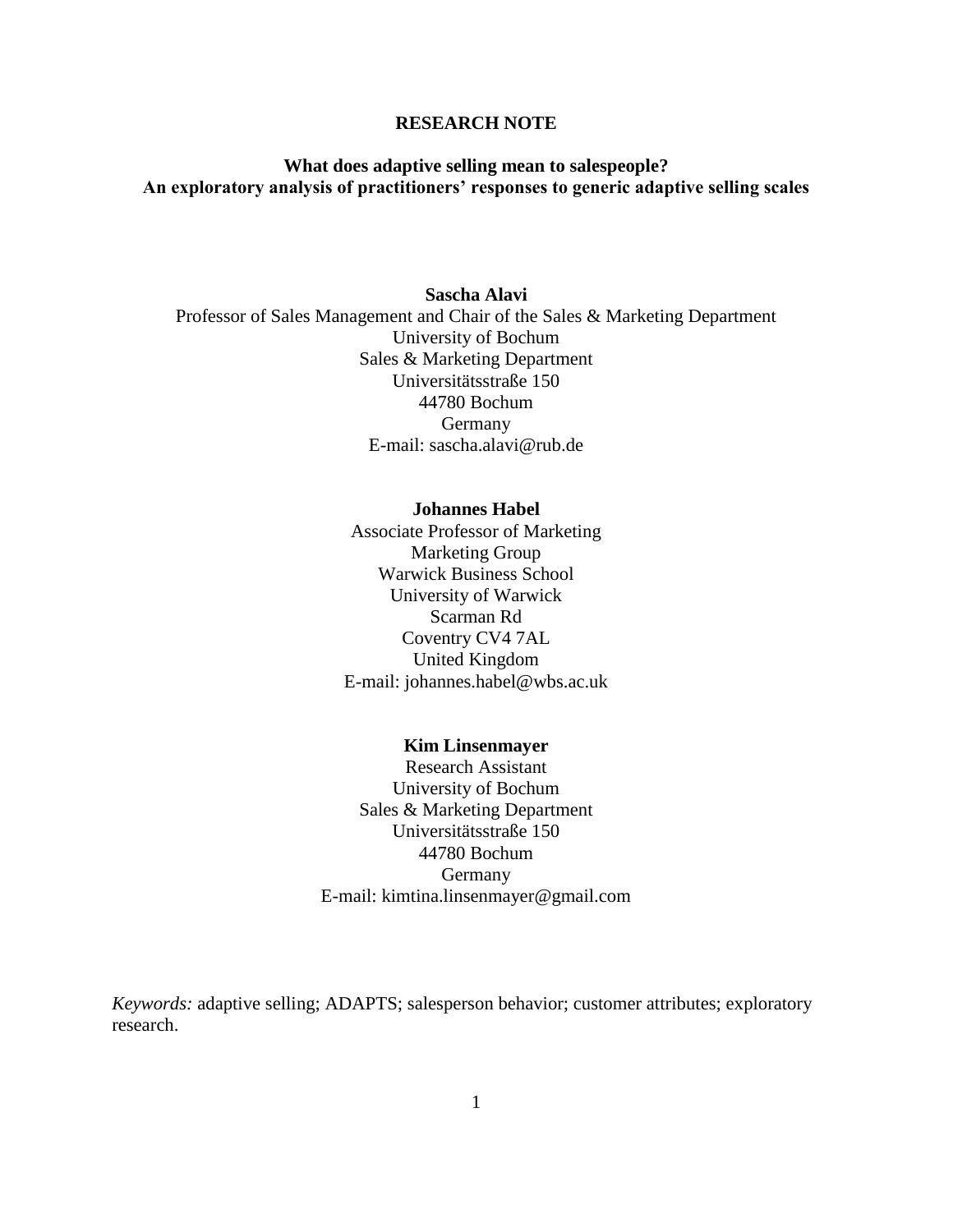#### **RESEARCH NOTE**

## **What does adaptive selling mean to salespeople? An exploratory analysis of practitioners' responses to generic adaptive selling scales**

#### **Abstract**

The concept of adaptive selling has been firmly established as a key driver of salespeople's selling performance. To measure adaptive selling, studies commonly use generic items that capture to what extent salespeople adapt their behaviors to customers. Despite the predictive validity of these items, the personal selling and sales research community has criticized the items because high item scores do not reveal specifically *how* and *to what* salespeople adapt their behaviors. This research note aims to instigate academic discussion on these questions by providing a first exploratory analysis of what practitioners read into generic adaptive selling scales. Qualitative interviews reveal that practitioners perceive these scales to encompass four behavioral adaptations to six customer characteristics. A subsequent survey of 289 salespeople shows that when responding to generic adaptive selling scales, salespeople mainly evaluate to what extent they adapt their argumentation and communication style to customers' needs, personality, and body language. This analysis is meaningful from a theoretical stance to clarify the concept and scope of the adaptive selling construct.

*Keywords:* adaptive selling; ADAPTS; salesperson behavior; customer attributes; exploratory research.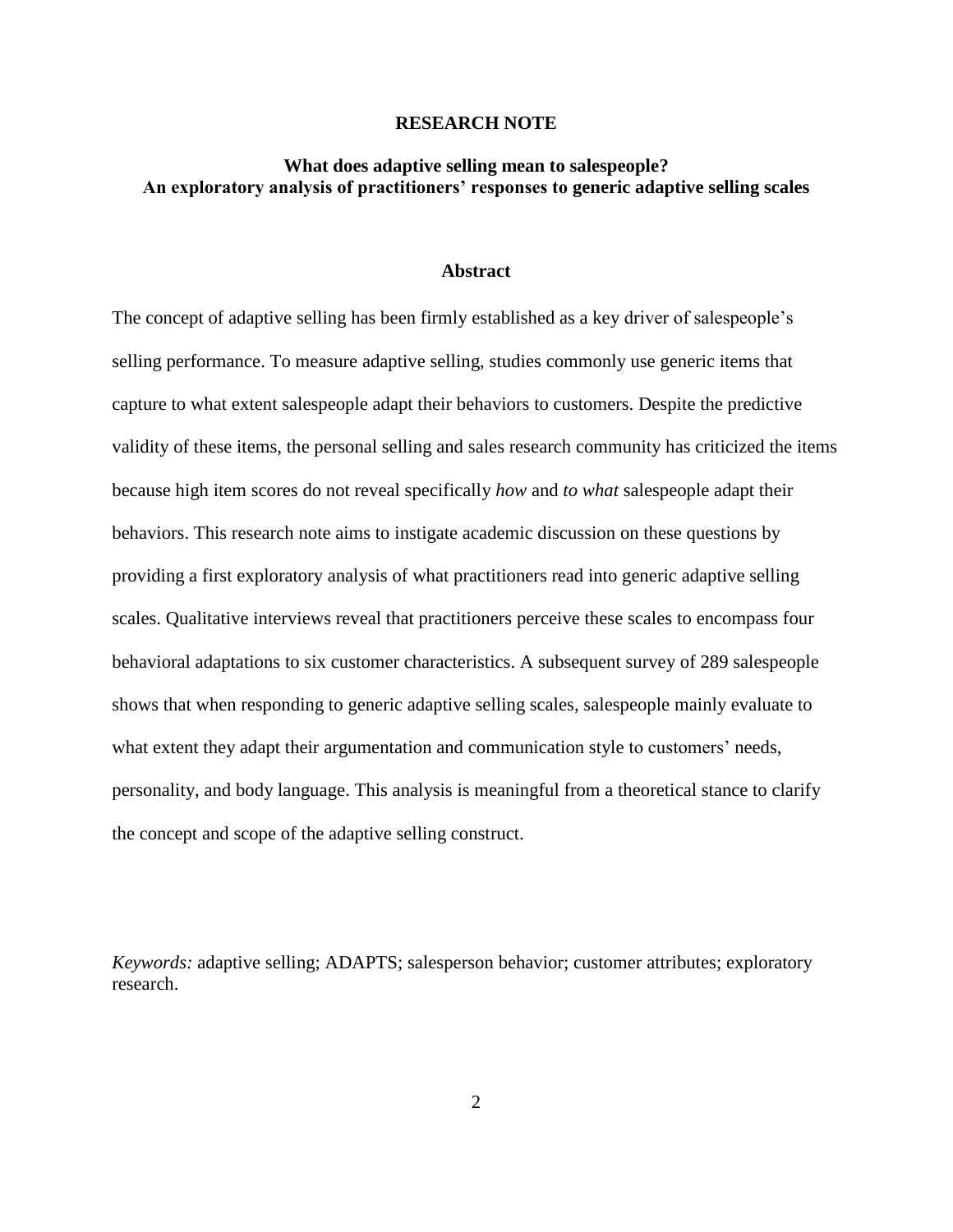Consider Annie, a salesperson in a car dealership who has just entered a conversation with a potential customer, Berenice. Berenice is a 34-year-old manager who seems sociable and goal-driven and who communicates with a calm voice, carefully choosing her words and using understated body language. To what extent should Annie factor in these characteristics when interacting with Berenice and how should she react to them to increase the probability of making a sale?

Annie's potential adjustment to Berenice's characteristics is known in the literature as "adaptive selling," and is a concept that is commonly accepted as a key success factor in personal selling. Specifically, adaptive selling increases salespeople's job satisfaction (Franke and Park 2006), customers' satisfaction with both the product offered and the salesperson's approach (Román and Iacobucci 2010), and the selling performance of salespeople (e.g., Franke and Park 2006; Jaramillo et al. 2007; Porter, Wiener, and Frankwick 2003).

Interestingly, the concept and common measurement scales of adaptive selling are relatively generic and nonspecific. Adaptive selling is defined as "the altering of sales behaviors during a customer interaction or across interactions based on perceived information about the nature of the selling situation" (Weitz, Sujan, and Sujan 1986, 175). Salespeople have a high level of adaptive selling when they "use different sales presentations across sales encounters and when they make adjustments during the encounters. In contrast, a low level of adaptive selling is indicated by the use of the same sales presentation in and during all sales encounters" (Spiro and Weitz 1990, 62). In line with this definition, established scales of adaptive selling focus on the question of *whether* a salesperson adapts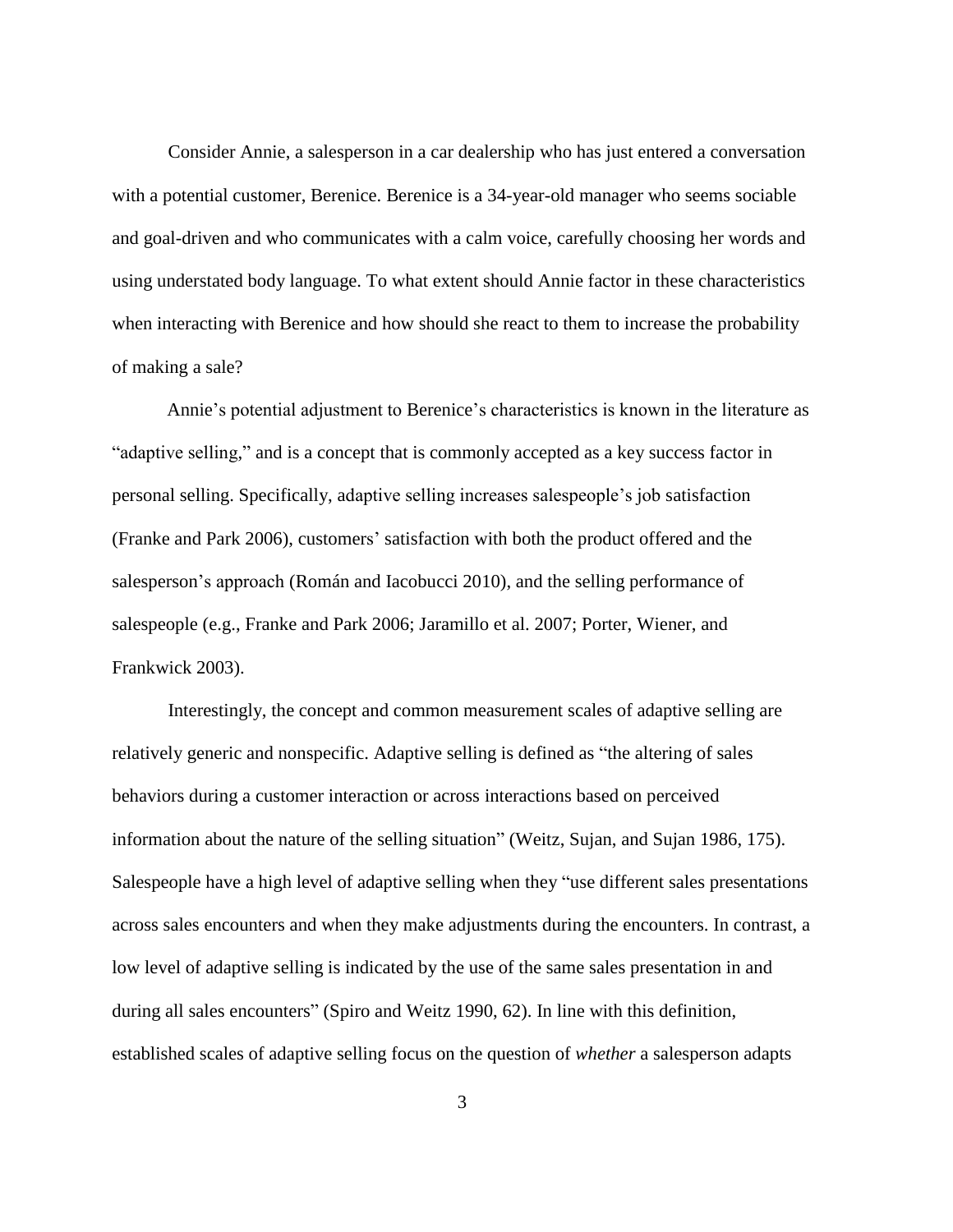his or her behavior to the customer (e.g., Gengler, Howard, and Zolner 1995; Comer et al. 1996; Porter and Inks 2000; Román and Iacobucci 2010; Spiro and Weitz 1990; Vink and Verbeke 1993; Weitz, Sujan, and Sujan 1986). However, adaptive selling scales usually do not capture which *specific* behaviors a salesperson changes based on which *specific* characteristics of the selling situation.

Owing to its generic nature, the concept of adaptive selling has been controversially discussed by the personal selling and sales management community (e.g., Pettijohn et al. 2011; Román and Iacobucci 2010). While the predictive validity of the scales is widely accepted, informal discussions with sales scholars frequently reveal a certain degree of dissatisfaction with the practical implications of research that relies on generic adaptive selling scales. Specifically, scholars note that advising salespeople *to adapt* is of questionable practical value as long as one does not also specify *how* they should adapt. Put differently, in the initially described example, sales research does not provide an answer to the question of whether and how Annie should adjust her behavior on the basis of Berenice's characteristics.

With this research note we aim to stimulate a formal, research-based discussion within the personal selling and sales management research community on the adaptive selling concept and measurement. The ultimate objective of this discussion should be to generate actionable advice for practitioners regarding which adaptive selling strategies they should employ—that is, which specific strategies are responsible for the well documented and previously cited beneficial outcomes of adaptive selling. To reach this objective, a necessary first step is to understand which behaviors generic adaptive selling scales actually measure.

4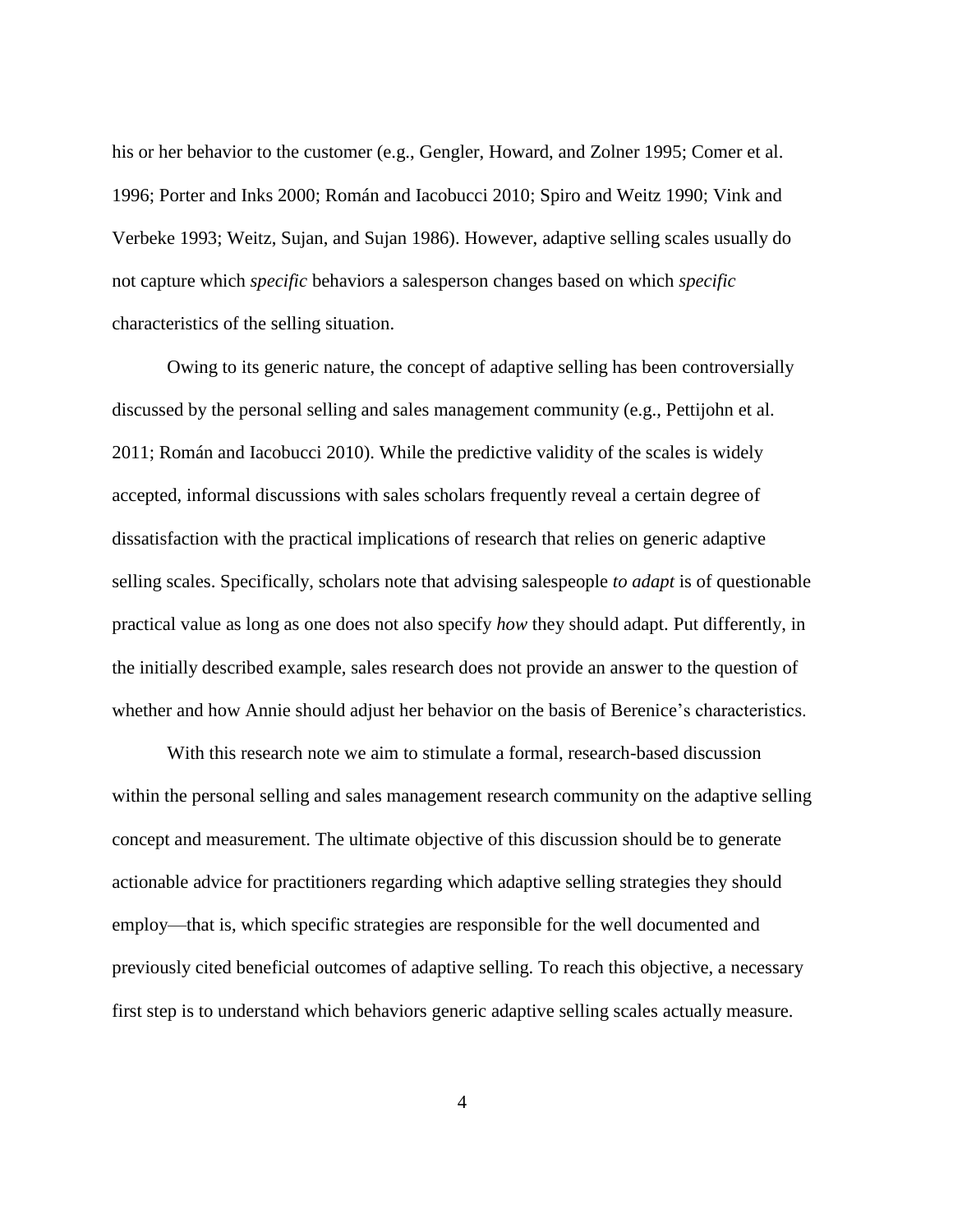Put differently, which of their behavioral routines do practitioners evaluate when rating generic adaptive selling items?

Providing an initial answer to this question is the key objective and scope of this research note. To this end, we conducted two studies. In our first study, we used exploratory interviews with ten salespeople to understand which strategies are associated with adaptive selling survey scales. Results provide first evidence that salespeople's responses to these survey scales may capture four behaviors (product recommendation, argumentation, communication style, body language) they adapt on the basis of six perceived customer attributes (customers' needs, personality, social status, communication style, body language, relationship length). In our second study, we surveyed 289 salespeople to determine which of these adaptations explain the variance in established generic adaptive selling survey scales. Results show that the variance in these scales can be largely explained by salespeople's adjustment of their argumentation and communication style to customers' needs, personality, and body language.

With these findings, this research note takes a first step toward clarifying the concept and scope of the adaptive selling construct. By drawing on our findings of what constitutes adaptive selling to practitioners, future research may test how these facets of adaptive selling translate to selling performance.

#### **Study 1: Exploring the Specific Facets of Adaptive Selling**

#### **Data Collection and Analysis**

To understand potential facets of adaptive selling captured by generic adaptive selling scales,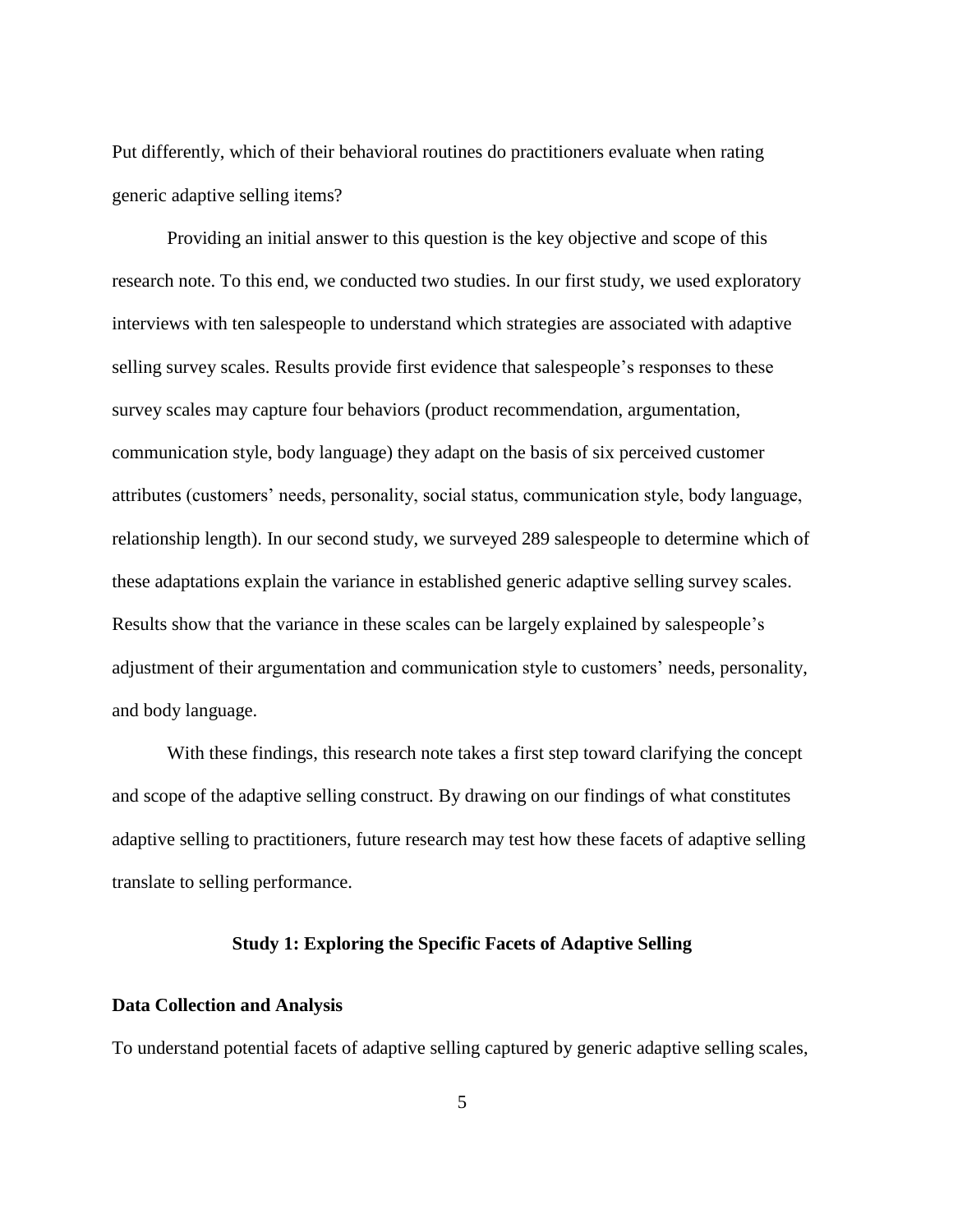we initially conducted semi-structured interviews with a cross-industry sample of 10 experienced salespeople (sample description in Table 1). Interviews were carried out by telephone or in person and lasted on average 20 minutes (with a range of 10 to 30 minutes). In the interviews, we first asked the interviewees to evaluate their own adaptive selling behavior using established generic scales from Spiro and Weitz (1990). We then asked the interviewees to explain their responses and provide specific examples of their selling practice.

All interviews were audiotaped and subsequently transcribed. Two researchers then independently coded the statements that addressed how salespeople implement adaptive selling and clustered similar statements to categories. Minor discrepancies were resolved through discussion. The analysis revealed two main categories of adaptive selling: salespeople's perceptions of customer attributes that they base their behavior on (hereafter *bases of adaptation*) and behavioral changes based on these perceptions (hereafter *adapted behaviors*; see Figure 1). Within these categories, ten specific bases of adaptation and adapted behaviors emerged (see Table 2).

---------------------------------- Place Table 1 about here ---------------------------------- ---------------------------------- Place Table 2 about here ---------------------------------- ---------------------------------- Place Figure 1 about here ---------------------------------

#### **Bases of Adaptation: To What Do Salespeople Adapt?**

**Customers' Needs.** Our interviews revealed that salespeople regard the adjustment to customers' needs as a cornerstone or basis of adaptive selling. For example, J explained: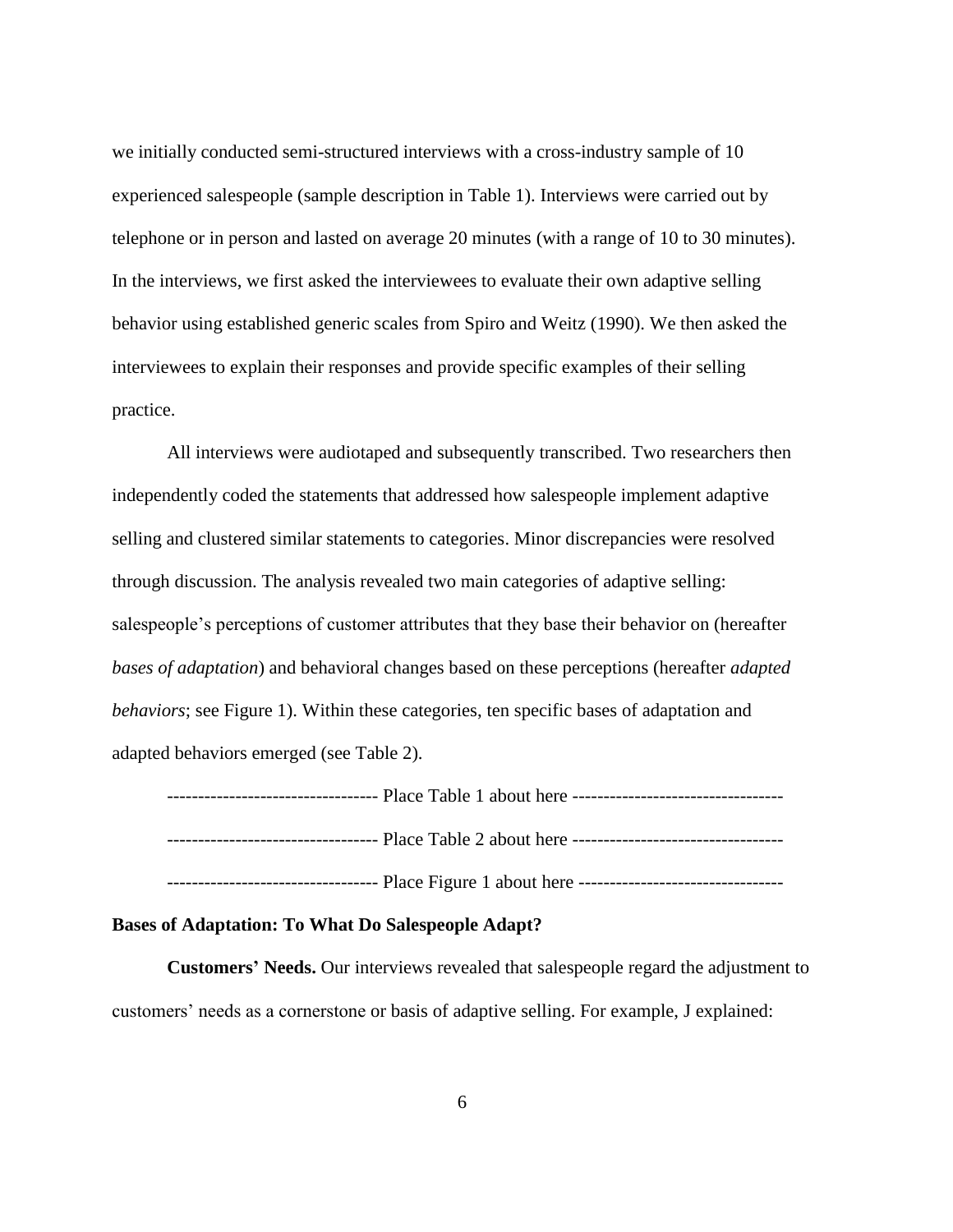We don't have a unique product or service for which I can say "take it or leave it." Therefore, I have to listen very carefully to what the other person needs to align my service portfolio accordingly in order to have any chances at all." H confirmed: "I need to know what the customer wants, what's his goal, and when I don't take this into account, I miss the target.

**Customers' Personality***.* Several salespeople we interviewed also explained that they adapt to their perceptions of customers' personality. For example, G elaborated: "If I notice that the customer likes direct communication, then I don't beat around the bush, and if I notice the customer likes talking, then I let him talk." J confirmed: "If somebody is a 'numbers guy,' I can't tell him my life story."

**Customers' Social Status***.* Several salespeople indicated that they adjust their behavior to customers' position in a social hierarchy, such as rank within an organization. As D explained, "You speak differently to a managing director than to someone from order processing, for example." Salesperson A specified this adaptation to a customer's rank within an organization as follows: "When you meet the owner of a company, you don't talk about discount offers. You talk to him about him having a beautiful BMW."

**Customers' Communication Style.** The salespeople also regarded adapting to customers' communication style as a relevant part of adaptive selling. For example, A explained: "You have to speak the customer's language. This means adapting not only your way of expression or your arguments, but also the length and the complexity of sentences, for example." J added: "You also use technical terms that you pick up from your customer."

7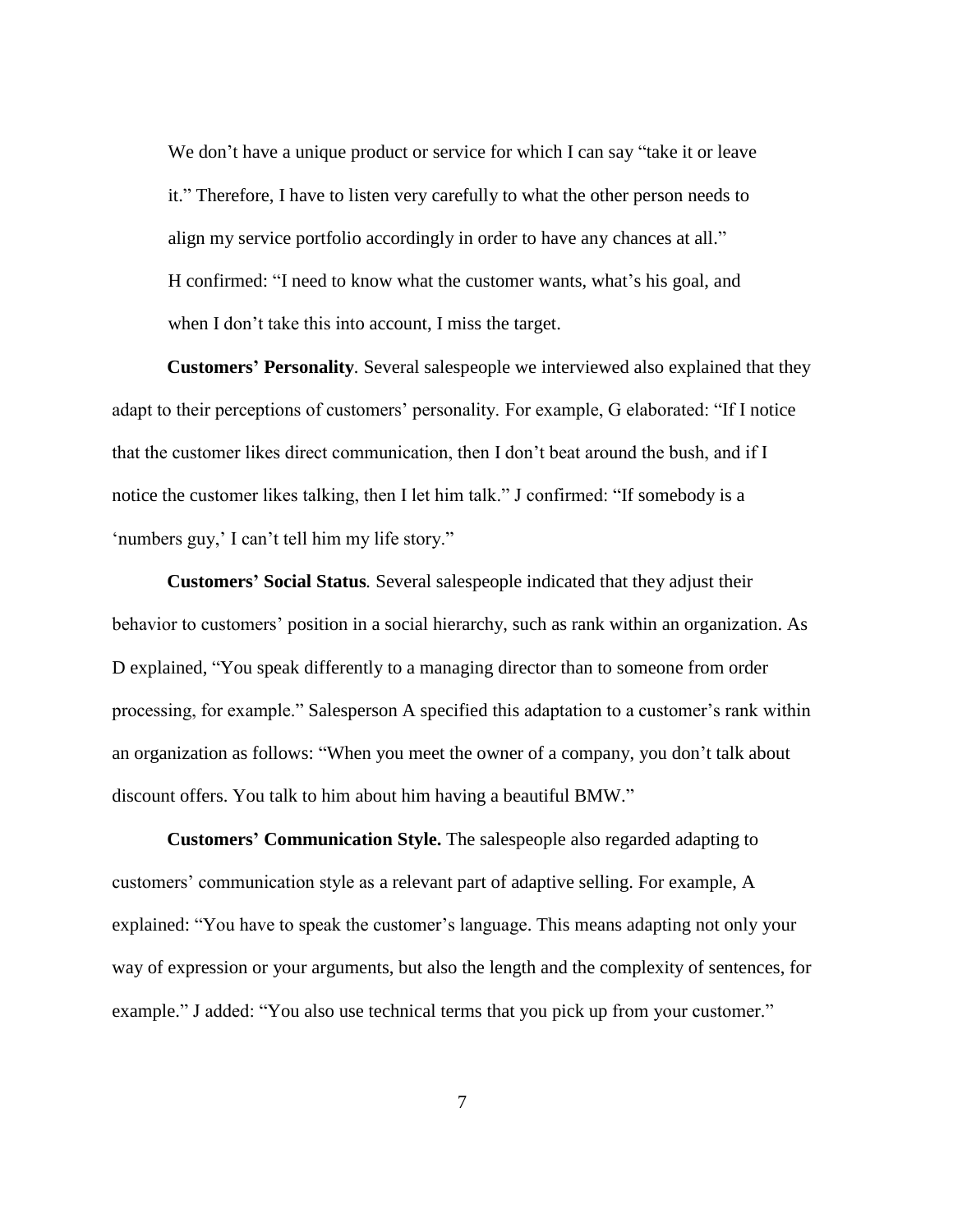**Customers' Body Language***.* Salespeople also explained that they adjust their behavior to customers' body language, such as posture, movement, gestures, and facial expressions. For example, E elaborated: "If a customer has a relaxed attitude, then I will also be more relaxed, and if someone is very businesslike, then you automatically adjust." Beyond merely imitating customers' body language, B explained:

Facial expressions, gestures, and body language are the key features in a sales conversation that tell me where we stand, where we're going, and what customers like or dislike. This is why I'm also keen on face-to-face meetings and personal customer contact.

**Customers' Relationship Length***.* A few interview partners also deemed the adaptation to the length of the customer relationship as relevant. For example, B explained: "In our long-term customer relationships we do not try to achieve short-term success. Not at all."

#### **Adapted Behaviors: Which Behaviors Do Salespeople Change?**

**Salesperson's Product Recommendation***.* The interviewed salespeople indicated that they adjust their product recommendation to customers' characteristics. For example, E outlined: "One of my customers is a Muslim. Of course, products which contain alcohol are a no-go for them. As I know this, I react correspondingly and sell products that don't contain alcohol." F confirmed: "If I offer you liability insurance and then it turns out that you are a single parent, I have to expand the product.

**Salesperson's Argumentation***.* Salespeople further confirmed that they adapt their argumentation to customers. G explained: "If I know ten arguments, I don't shoot them all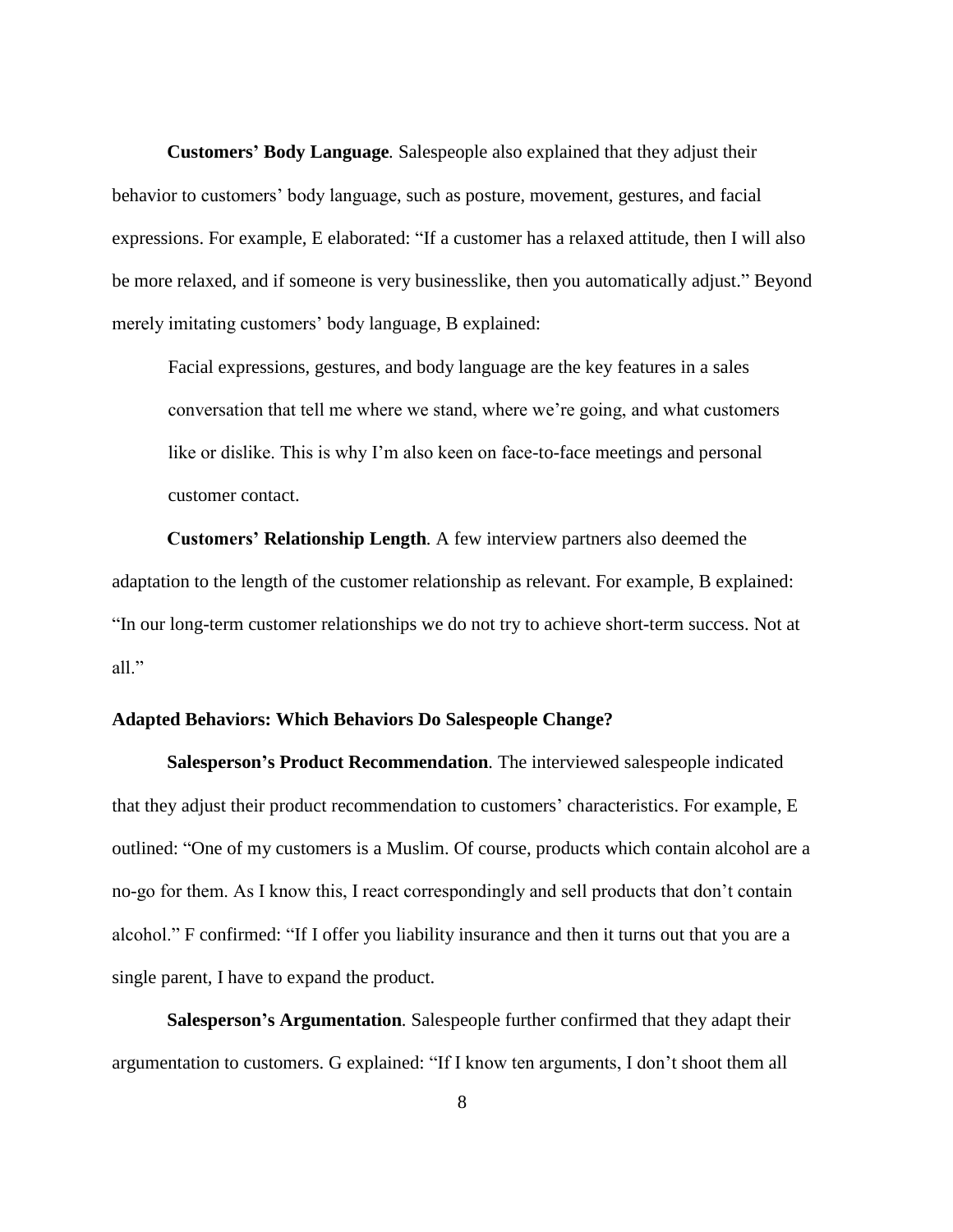out. I first check which one fits to what my customer is looking for.… I try to find out what the customer is looking for and then argue that I can deliver exactly that." J reflected:

If I notice only relatively late in the conversation that I argued in the wrong direction, then it is sometimes simply no longer possible to turn around, because then I would lose credibility. But if I notice it relatively early in the process, then I think it is easy to adjust to the other person.

**Salesperson's Communication Style.** The interviewed salespeople also confirmed that they adapt their communication style to customers. G explained, "I try to meet the other person on the same level. This means that when I am talking to the general manager, I try to communicate with him accordingly, even in small talk." J confirmed: "I automatically adjust the way I speak to the person I talk to."

**Salesperson's Body Language***.* As noted above in the discussion of bases of adaptation, several salespeople also indicated that they adapt their body language to customers. In addition to the quotes provided above, F confirmed: "I also mirror customers' posture. For example, I am mirroring your posture right now.… I don't think you necessarily want to do that, but it happens automatically."

#### **Study 2: Linking the Facets of Adapting Selling to Established Survey Scales**

#### **Data Collection and Sample**

The aim of our second study was to empirically examine the relevance of the bases of adaptation and adapted behaviors from Study 1. Specifically, we sought to examine to what extent the different bases of adaptation and adapted behaviors explain the variance of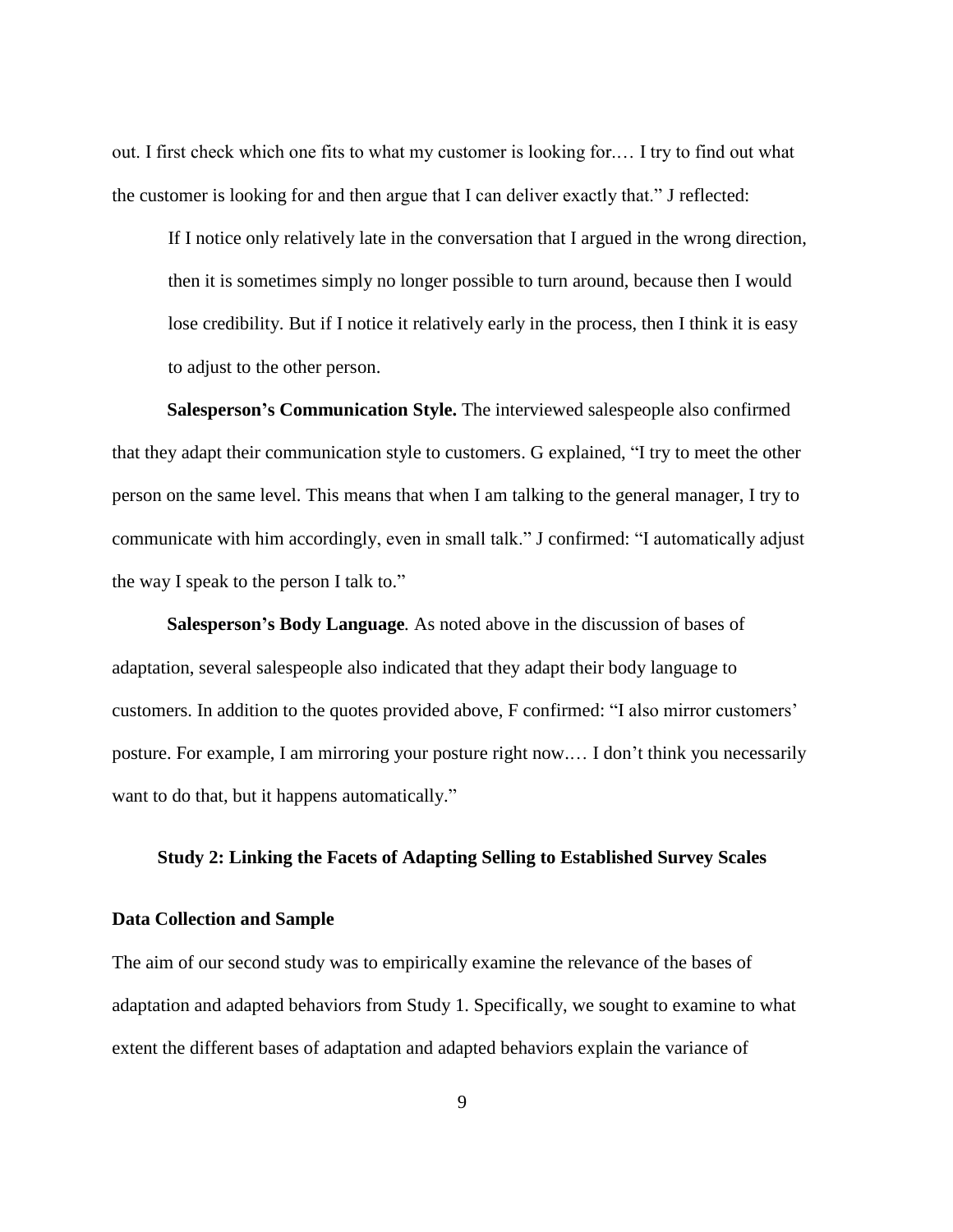salespeople's scores on adaptive selling survey scales. This information is useful to understand salespeople's interpretation of adaptive selling when responding to the adaptive selling measurement items. Accordingly, we surveyed salespeople's adaptive selling using established generic survey scales (Spiro and Weitz 1990; Robinson et al. 2002; Verbeke, Belschak, and Bagozzi 2004) as well as more specific scales capturing salespeople's use of the bases of adaptation and adapted behaviors.

Our sample comprised 289 salespeople (49.1% male, average age 34.6 years) that we had access to via an online panel. As is common with such panels, a response rate is not available. Of the respondents, 21% worked in the retail industry and 10% in hospitality, with the remaining respondents spread over other industries (e.g., financial services, industry engineering, and healthcare). Details on the sample are presented in Appendix 1.

#### **Measures**

**Main Variables***.* We measured adaptive selling using six items that are frequently employed in academic studies (Spiro and Weitz 1990; Robinson et al. 2002; Verbeke, Belschak, and Bagozzi 2004). A sample item is "I vary my sales style from customer to customer," which illustrates the generic nature of the scale since it specifies neither the basis of adaptation nor the adapted behavior.

To measure the bases of adaptation, we adapted generic items. For example, for customers' needs the following four items were used for operationalization: "I vary my sales style from customer to customer based on his/her needs," "Each customer requires a unique approach based on his/her needs," "It is easy for me to modify my sales presentation if the customer's needs call for it," and "When I feel that my sales approach for my customer's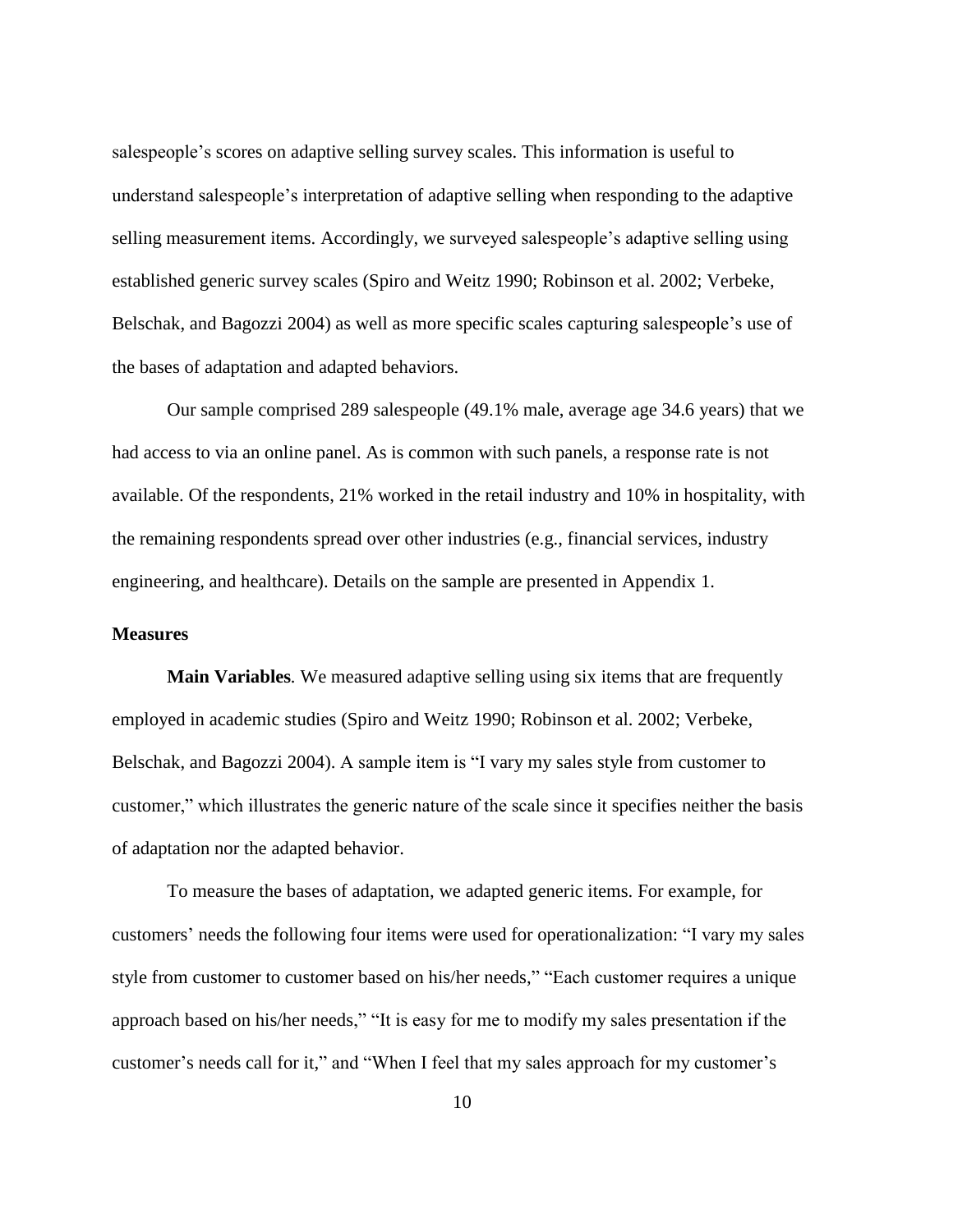needs is not working, I can easily change to another approach." Accordingly, we adapted the scales for the following bases of adaptation: customers' personality, customers' social status, customers' communication style, customers' body language, and customers' relationship length.

We followed the same procedure for measuring the adapted behaviors. For example, we measured the salesperson's adaptation of the product recommendation as follows: "I vary the product that I recommend from customer to customer," "Each customer requires a unique product recommendation," "It is easy for me to modify my product recommendation if the situation calls for it," and "When I feel that my product recommendation is not working, I can easily change it" (seven-point Likert scale, anchored with "strongly disagree" and "strongly agree"). We similarly adapted the scales for salesperson's argumentation, salesperson's communication style, and salesperson's body language. All items were measured on a seven-point Likert scale (anchored "strongly disagree" and "strongly agree")*.*

**Control Variables***.* To reduce omitted variable bias, we included several control variables indicated by prior research. We controlled for a salesperson's age (Levy and Sharma 1994), gender (Levy and Sharma 1994), experience (Shoemaker and Johlke 2002), and self-efficacy (Sujan, Weitz, and Kumar 1994), and for all industries in the sample using dummy variables.

Appendix 2 provides all measures and Table 3 shows descriptive statistics, correlations, and psychometric properties of the variables. To evaluate the reliability and convergent validity of our measurements, we assessed Cronbach's alpha and conducted a confirmatory factor analysis (see Table 3). All Cronbach's alpha values exceeded the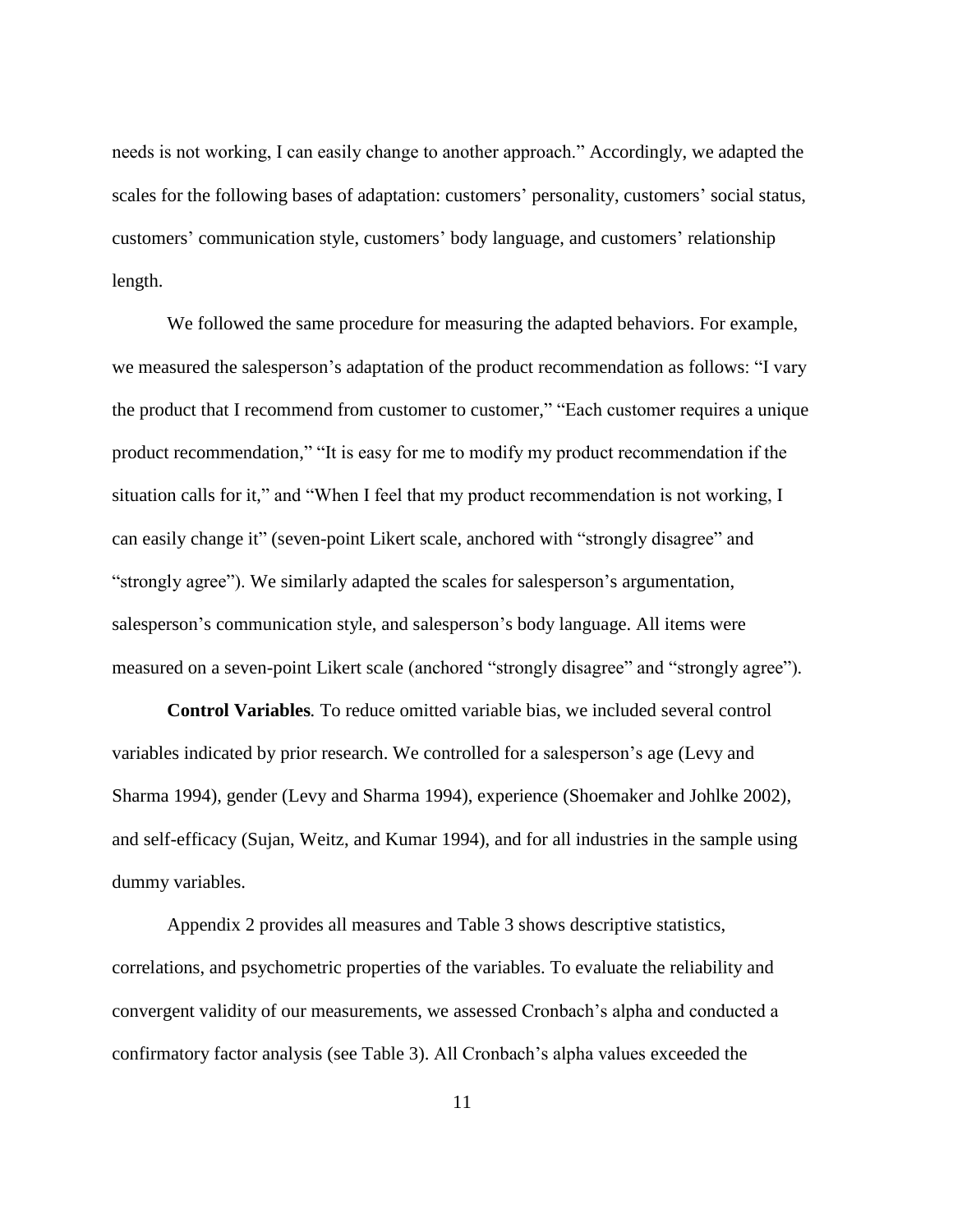recommended threshold of .70 (Nunnally 1978), and all scales fulfill the recommended values for the composite reliability and average variance extracted (Bagozzi and Yi 1988; Fornell and Larcker 1981). Lastly, the squared correlations between the latent constructs are smaller than the average variance extracted from each construct, implying discriminant validity of the scales (Fornell and Larcker 1981).

---------------------------------- Place Table 3 about here ----------------------------------

#### **Model Specifications and Results**

**Model Specification***.* As outlined previously, our goal was to understand which bases of adaptation and adapted behaviors best explain a salesperson's score on generic adaptive selling scales. Importantly, because salespeople adapt their behaviors according to perceived customer characteristics, a causal relationship may exist between our measures of bases of adaptation and adapted behaviors. To account for this relationship, we specified a corresponding path model: we integrated all six bases of adaptation as independent variables and specified paths on all four adapted behaviors (i.e.,  $6*4 = 24$  paths). Furthermore, we specified direct paths of all bases of adaption and adapted behaviors on the generic adaptive selling scale (i.e.,  $6+4 = 10$  paths), thus allowing for mediation analysis (Shrout and Bolger 2002). We are ultimately interested in the total standardized effect of each construct on the generic adaptive selling scale because the effect size will indicate which of the bases of adaptation and adapted behaviors are reflected in salespeople's evaluation of generic adaptive selling items. To factor out potentially intervening effects, we controlled for a salesperson's age, gender, experience, self-efficacy, and industry.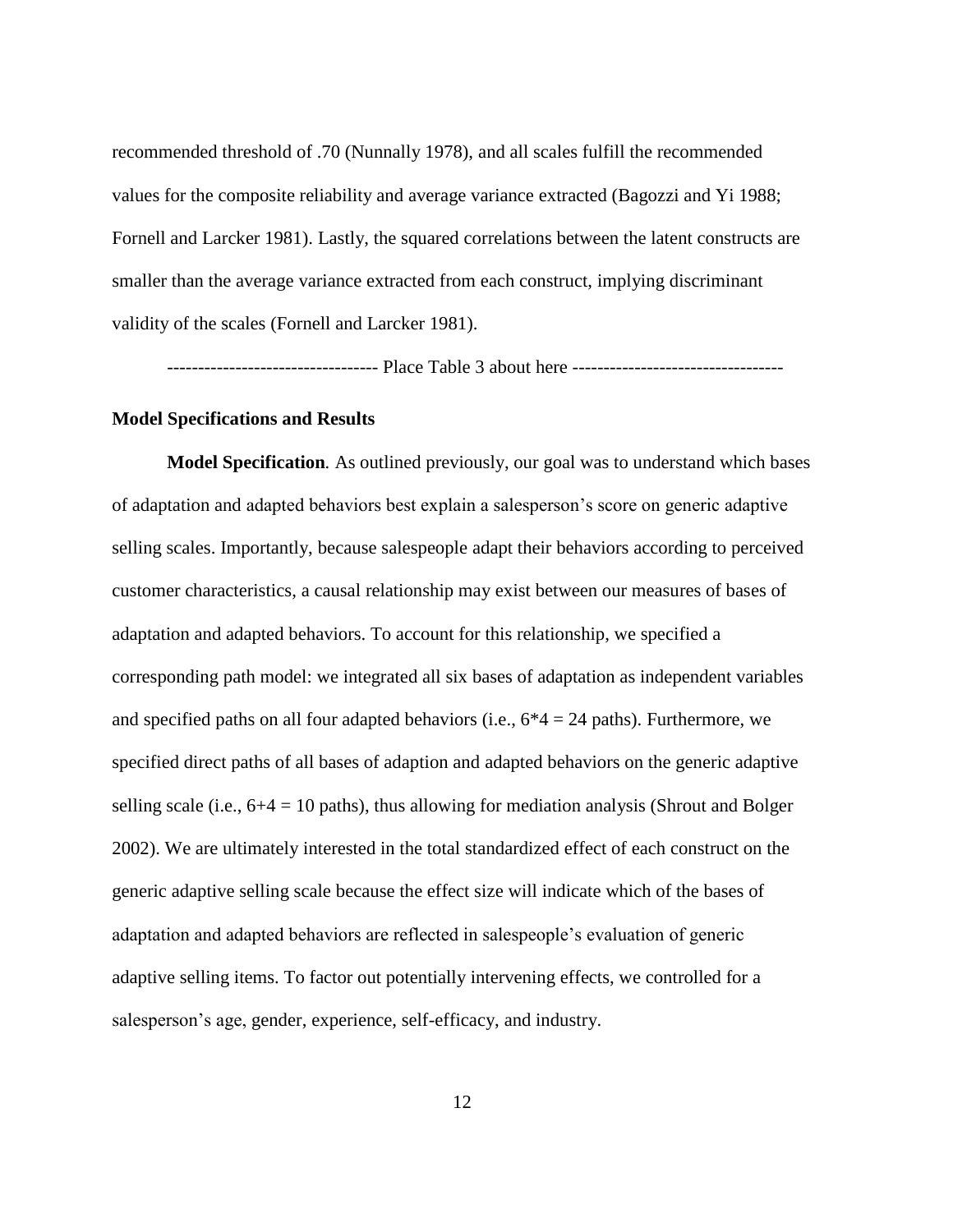We estimated the model via Mplus 7 (Muthén and Muthén 2012). Table 4 (Model 1) reports the full results, which we discuss in the following. We first turn to the direct effects of all bases of adaptation and adapted behaviors on adaptive selling before taking up the discussion of total effects.

---------------------------------- Place Table 4 about here ----------------------------------

**Direct Effects***.* Four bases of adaptation (customers' needs, personality, communication style, and body language) have positive effects on two adapted behaviors (salesperson's argumentation and communication style), which in turn positively affect the generic adaptive selling scale. More specifically, salesperson's argumentation is positively affected by customers' needs and personality, and salesperson's communication style is positively affected by customers' needs, communication style, and body language. In addition, customers' personality and body language have significant main effects on the generic adaptive selling scale, suggesting that their effects on adaptive selling are only partially mediated by salesperson's argumentation and body language. To limit cognitive complexity, Figure 2 illustrates these results. The figure depicts all significant paths ( $p < .05$ ) between the constructs in our model. Dotted lines flag constructs and effects that are disconnected from the generic adaptive selling scale.

#### ---------------------------------- Place Figure 2 about here ----------------------------------

**Total Effects***.* To test which of the bases of adaptation ultimately manifest in generic adaptive selling scores, we estimated the total indirect effects and total effects of all bases of adaptation on adaptive selling. Results are provided at the bottom of Table 4 and show that three bases of adaptation (customers' needs, personality, and body language) exhibit total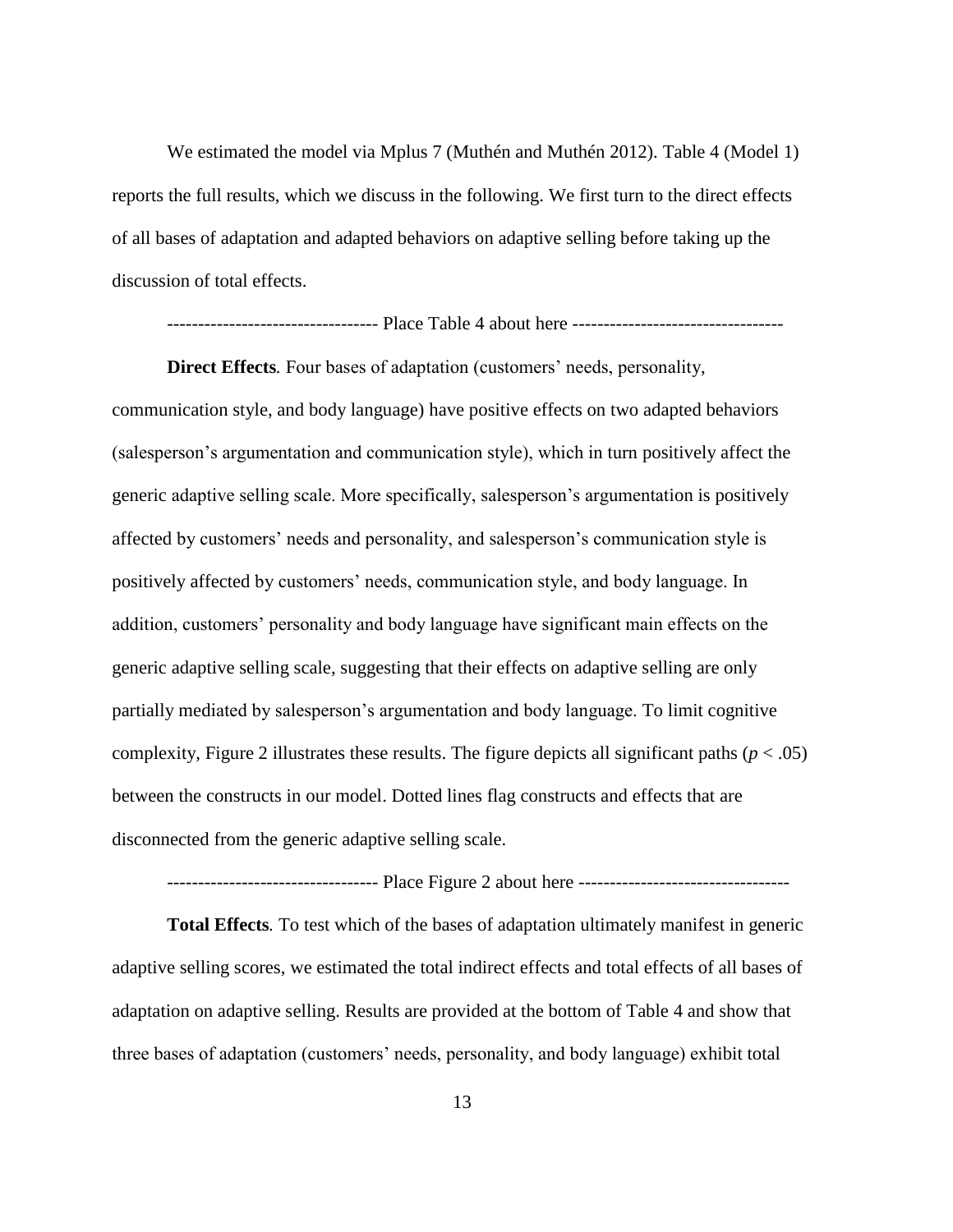effects on the generic adaptive selling scale. In addition, customers' communication style exhibits an indirect effect on adaptive selling, but does not emerge as a total effect.

In summary, our analyses suggest that when evaluating generic adaptive selling scales, salespeople factor in their adaptation of their argumentation and communication style to customers' needs, personality, and body language. However, they factor in neither the adaptation of their product recommendation and body language nor their adaptation to customers' social status, communication style, and relationship length. Figure 3 illustrates these findings.

---------------------------------- Place Figure 3 about here ----------------------------------

#### **Supplemental Analyses**

**Robustness Checks***.* To verify the robustness of our results, we estimated two further models. The aim of Model 2 was to confirm the results' robustness by excluding the control variables. Results are in line with Model 1, which substantiates that our effects are stable. Model 3 contains only the control variables and excludes the adaptive selling categories. The model explains significantly less variance  $(R^2 = .26)$  than the previous models (e.g., Model 1:  $R<sup>2</sup> = .57$ ). This finding provides evidence that our measures of bases of adaptation and adapted behaviors effectively explain adaptive selling score differences between salespeople.

**Common Method Variance***.* Since the variables in the dataset were collected in the same survey, the results may be distorted by common method bias (Podsakoff et al. 2003). However, common method bias is unlikely to have influenced our results for two reasons. First, we carefully constructed the survey in a way that limits common method variance. That is, we initially informed participants that the scales had no right and wrong answers, asked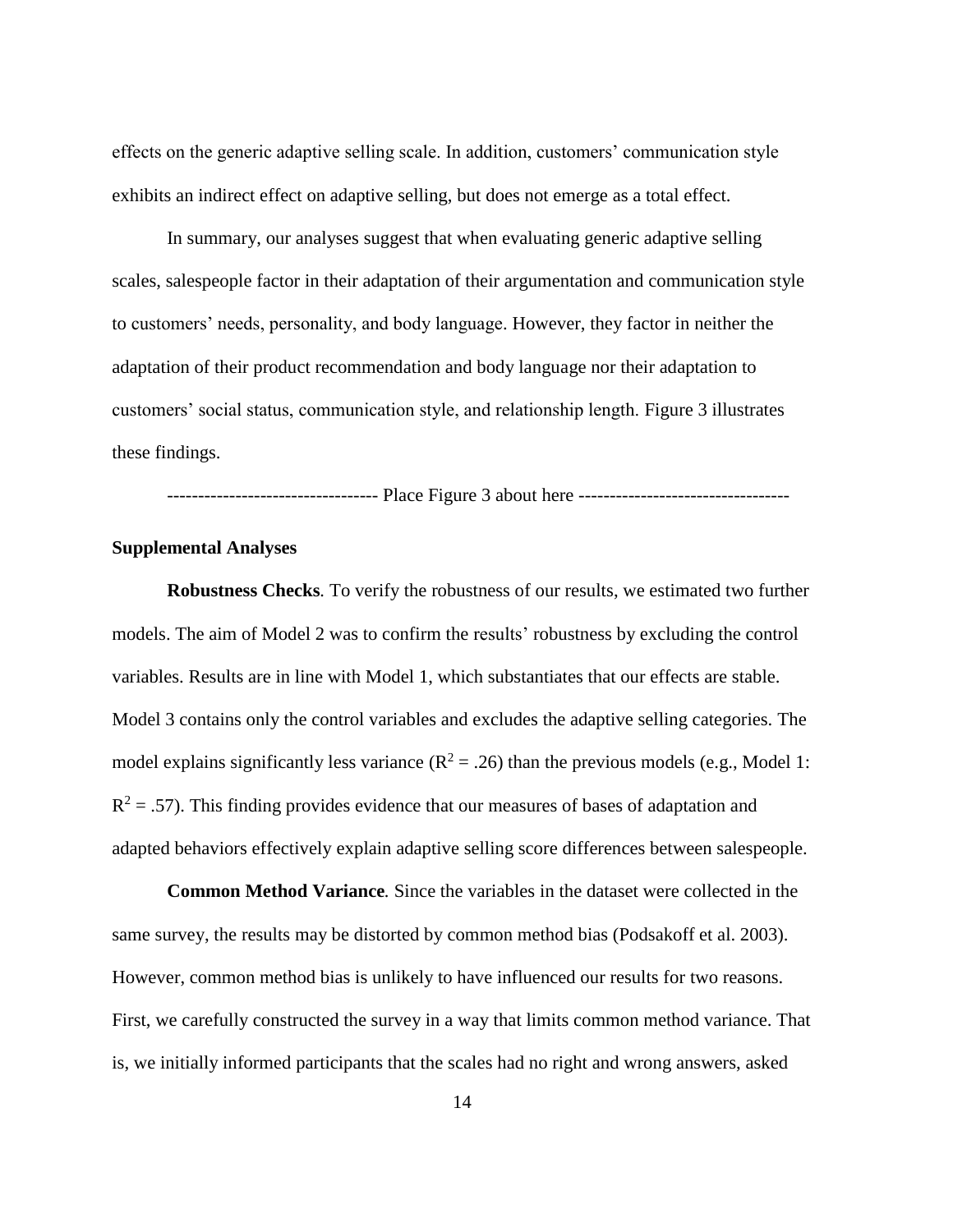them to answer honestly, and assured full anonymity. Furthermore, we measured the dependent variable before the independent variables. This survey design has been shown to limit common sources of common method variance, such as social desirability bias (Podsakoff et al. 2003).

Second, to verify that common method variance did not unduly influence our results, we corrected the correlations for common method variance using the correlation between two theoretically unrelated variables (Lindell and Whitney 2001). As a marker variable we chose the item "How many suppliers play an important role for your customers when purchasing comparable products and services?" The lowest positive correlation between this variable and our constructs is .004, which we used to correct all correlations in our dataset following the method outlined by Lindell and Whitney (2001). As the statistical significances in our correlation matrix remained stable, we conclude that common method bias is unlikely to unduly affect our study (Homburg, Klarmann, and Schmitt 2010).

**Multicollinearity.** As Table 3 predictably shows, all bases of adaptation and adapted behaviors in our dataset are strongly correlated, a result that may give rise to multicollinearity issues in our analysis. To test for multicollinearity, we inspected the variance inflation factors for a baseline model that includes all direct effects of the bases of adaptations and adapted behaviors on the generic adaptive selling scale. As the highest variance inflation factor is 3.11, multicollinearity is unlikely to unduly influence our results.

#### **Discussion**

Prior studies have shown salespeople's adaptive selling to be an essential success factor for selling performance. Typically, these studies have used generic survey scales that capture to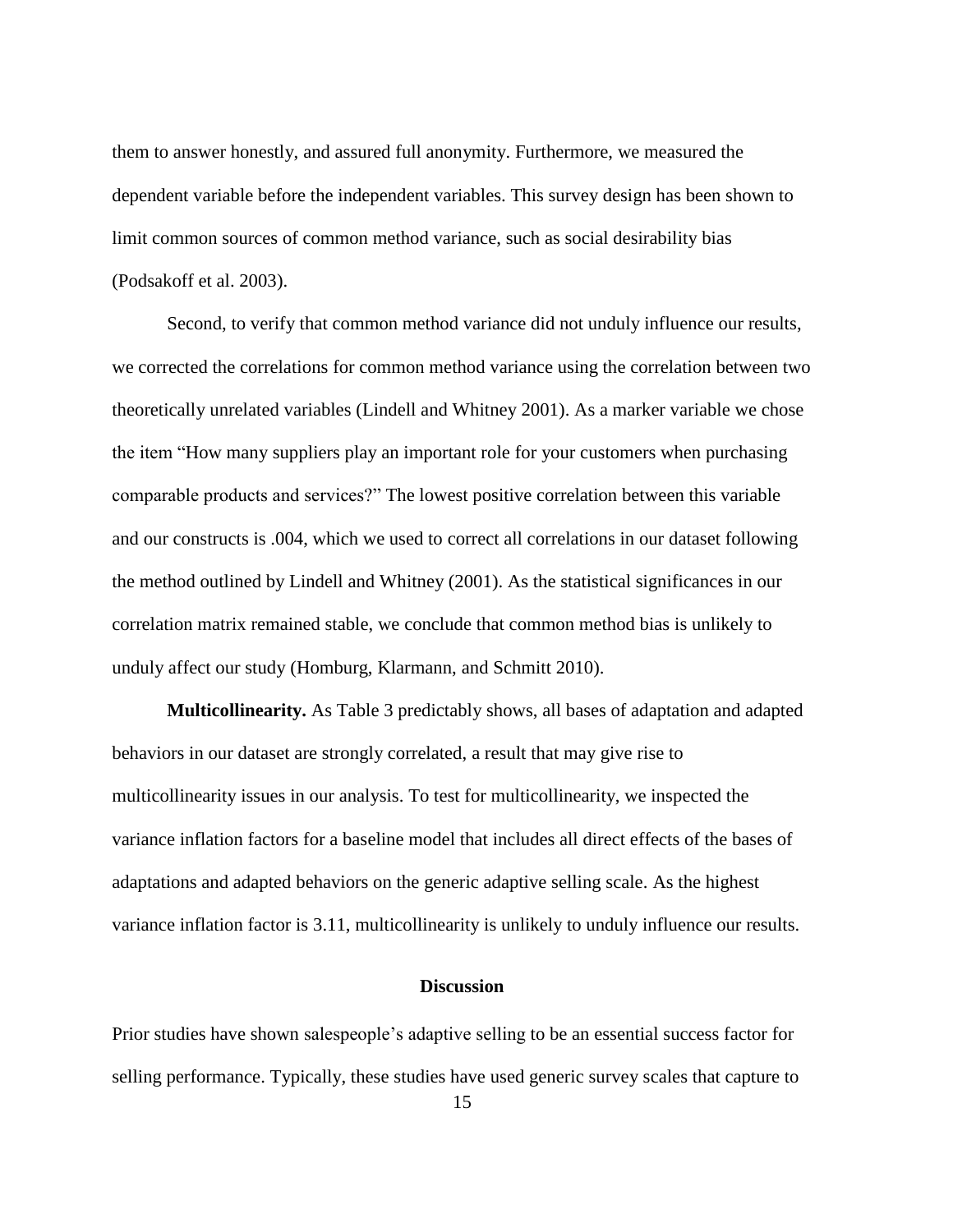what extent salespeople adapt their selling style (without specifying behaviors) to customers (without specifying attributes) (e.g., Spiro and Weitz 1990; Robinson et al. 2002; Verbeke, Belschak, and Bagozzi 2004). The generic nature of adaptive selling has led personal selling and sales management scholars to question how findings can be translated into actionable advice for managers. In other words, while sales research has established that adapting to customers is a core ingredient of sales success, how salespeople should specifically change their behaviors, and in response to which customer attributes, has remained unclear.

With our research note, we hope to stimulate a formal, journal-based discussion on how adaptive selling should be implemented. We propose that this discussion may comprise three major streams: (1) generation of knowledge on the bases of adaptation and adapted behaviors that are reflected in practitioners' responses to established generic adaptive selling scales, (2) generation of knowledge on how these bases of adaptation and adapted behaviors translate to sales success, and (3) conceptualization of novel bases of adaptation and adapted behaviors to advance managerial practice beyond current routines. In the following, we briefly discuss these areas.

First, and importantly, we do not suggest that established, generic adaptive selling scales should be replaced. These scales exhibit high predictive validity (Franke and Park 2006; Jaramillo et al. 2007; Porter, Wiener, and Frankwick 2003; Román and Iacobucci 2010) and their generic nature allows researchers to flexibly employ them across different sales contexts. However, to advance knowledge on adaptive selling, we argue that sales research needs to understand which specific bases of adaptation and adapted behaviors are reflected in practitioners' responses to these scales. Our research note takes a first step in this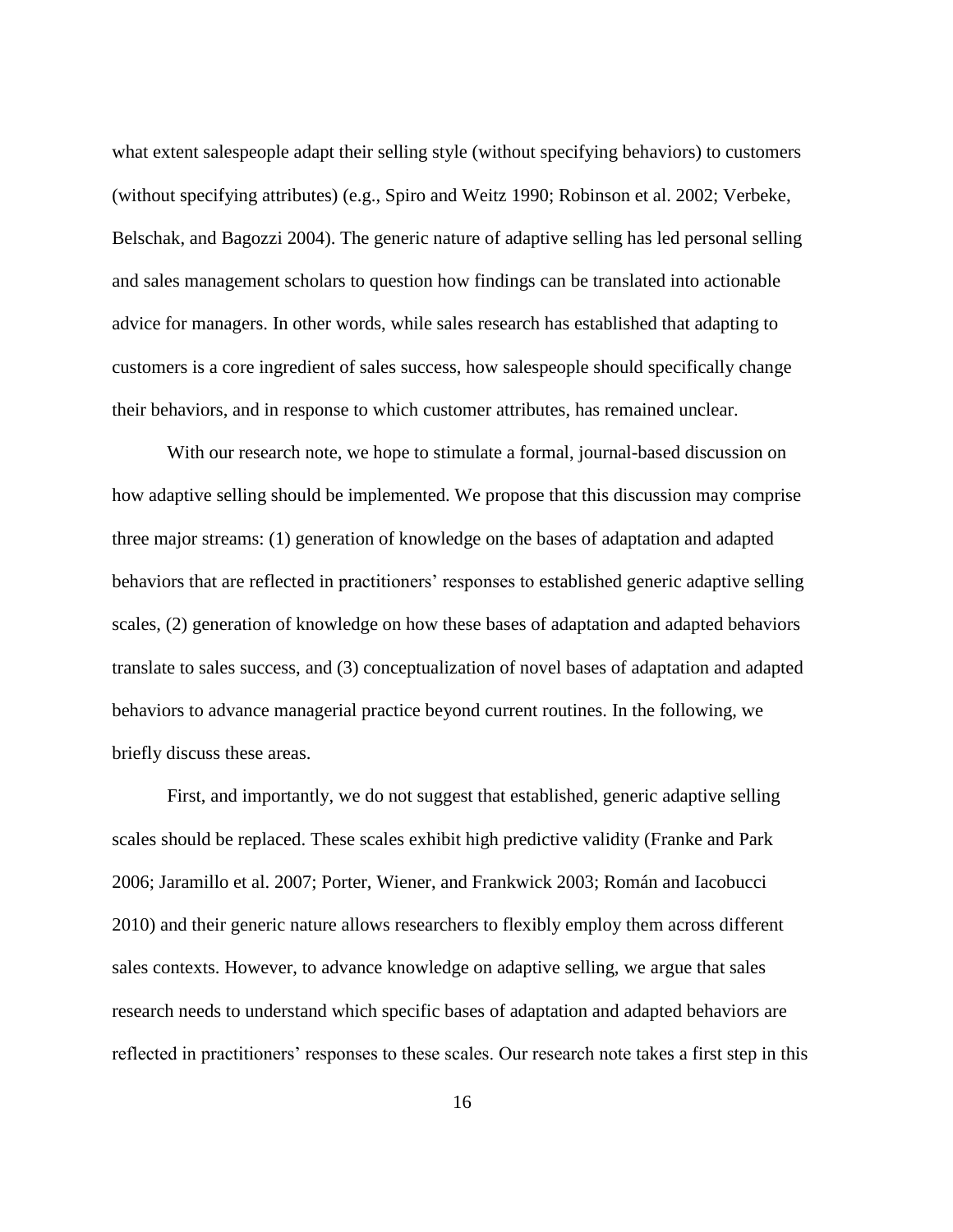direction. In Study 1, we found that practitioners associate six bases of adaptation (customers' needs, personality, social status, communication style, body language, relationship length) and four adapted behaviors (product recommendation, argumentation, communication style, body language) with generic scales of adaptive selling. In Study 2 we found evidence that of these ten factors, only five strongly explain the variance in generic adaptive selling scales (adaptation of a salesperson's argumentation and communication style to customers' needs, personality, and body language).

Clearly, these results can be only a first step toward understanding practitioners' perspective on adaptive selling. To build on Study 1, we encourage future research to qualify and extend our inventory of bases of adaptation and adapted behaviors that potentially influence practitioners' responses to generic survey scales of adaptive selling (e.g., Eckert 2006), especially as adaptive selling "is difficult to succinctly define because numerous behaviors can be interpreted as being 'adaptive'" (Pettijohn et al. 2011, 92). To build on Study 2, future research could explore contingencies that determine which bases of adaptation and adapted behaviors are reflected in generic survey scales. Quite possibly industry-, company-, salesperson-, or customer-related factors determine how salespeople interpret and respond to generic adaptive selling items.

Second, future research should test the predictive validity of the bases of adaptation and adapted behaviors that salespeople frequently use for sales performance. Put differently, which of the previously identified bases of adaptation and adapted behaviors *should* salespeople in fact employ to improve their sales performance? In this respect, a best-practice example is the seminal study by McFarland, Challagalla, and Shervani (2006). These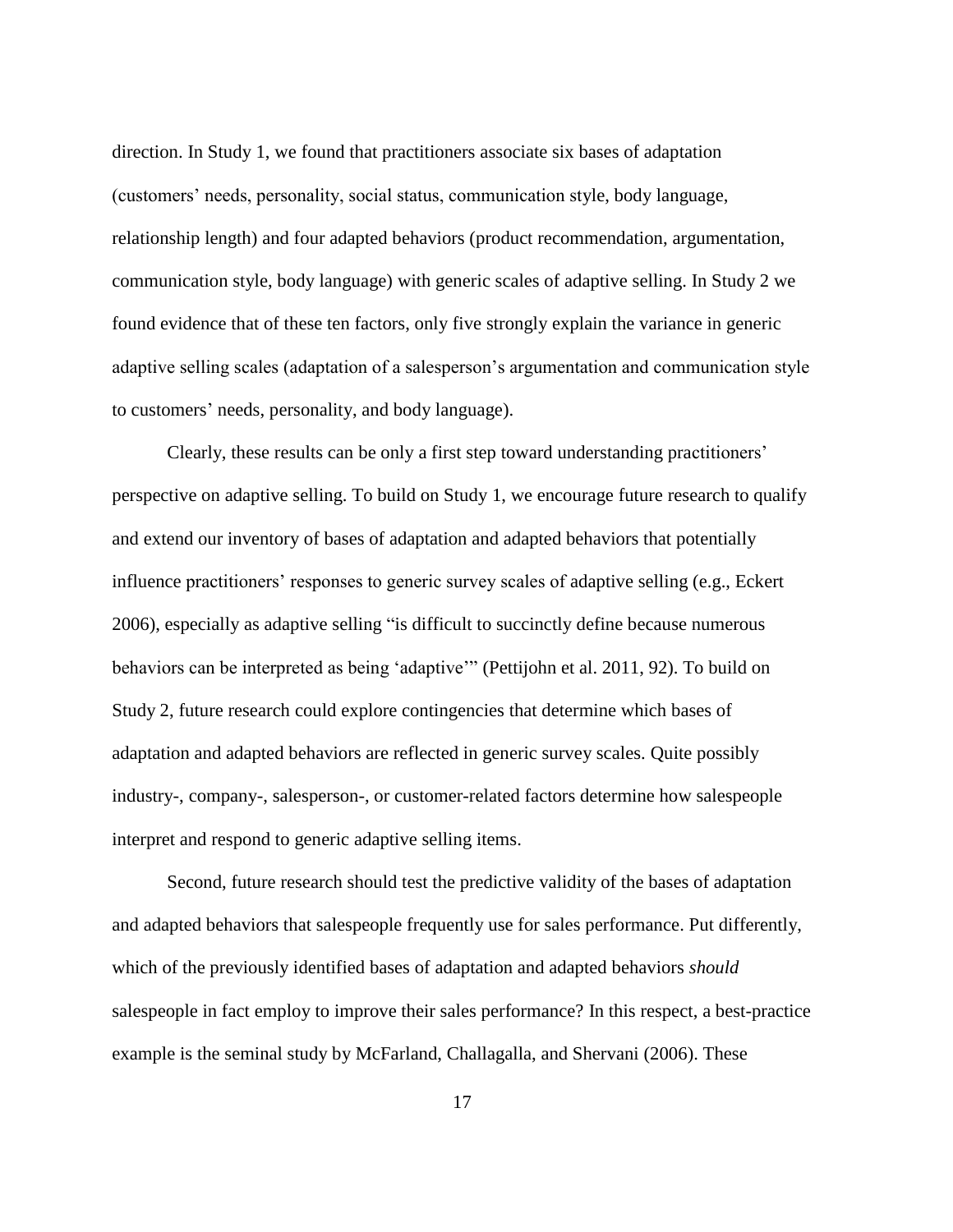researchers examined how salespeople should adapt their influence tactics (that is, *salesperson's argumentation*) to a customer's self, task, or interaction orientation (that is, *customers' personality*), providing specific recommendations to practitioners.

Within this second stream of research, a further interesting avenue for future studies may be an analysis of which bases of adaptation and adapted behaviors are used although they are *not* linked to sales success. Conceivably, salespeople may form erroneous beliefs about the effectiveness of certain selling strategies (e.g., Mayo and Mallin 2014; Alavi et al. 2018). Specifically, one may hypothesize that salespeople become convinced of the effectiveness of fruitless adaptive selling approaches based on what is commonly known as a type 1 error, or a false positive (e.g., Beck and Forstmeier 2007). That is, a salesperson may make repeated behavioral adaptations that appear to be successful in each case (e.g., an adaptation based on a specific personality trait of the customer). In reality, however, the success may be due to other adaptations that the salesperson is making simultaneously. Over time, the salesperson may develop the misconception that the fruitless adaptation is causally drives selling success. Put differently, the salesperson may commit the "post hoc, ergo propter hoc" fallacy (Woods and Walton 1977). Exposing such misconceptions may significantly advance managerial practice.

Third and last, future research may conceptualize and test adaptive selling strategies that are not yet broadly used in practice but are instrumental in improving sales performance. Studies in this stream may put the personal selling and sales management research community ahead of practice and provide actionable, out-of-the-box recommendations with momentous managerial implications. We hope our research note stimulates such research.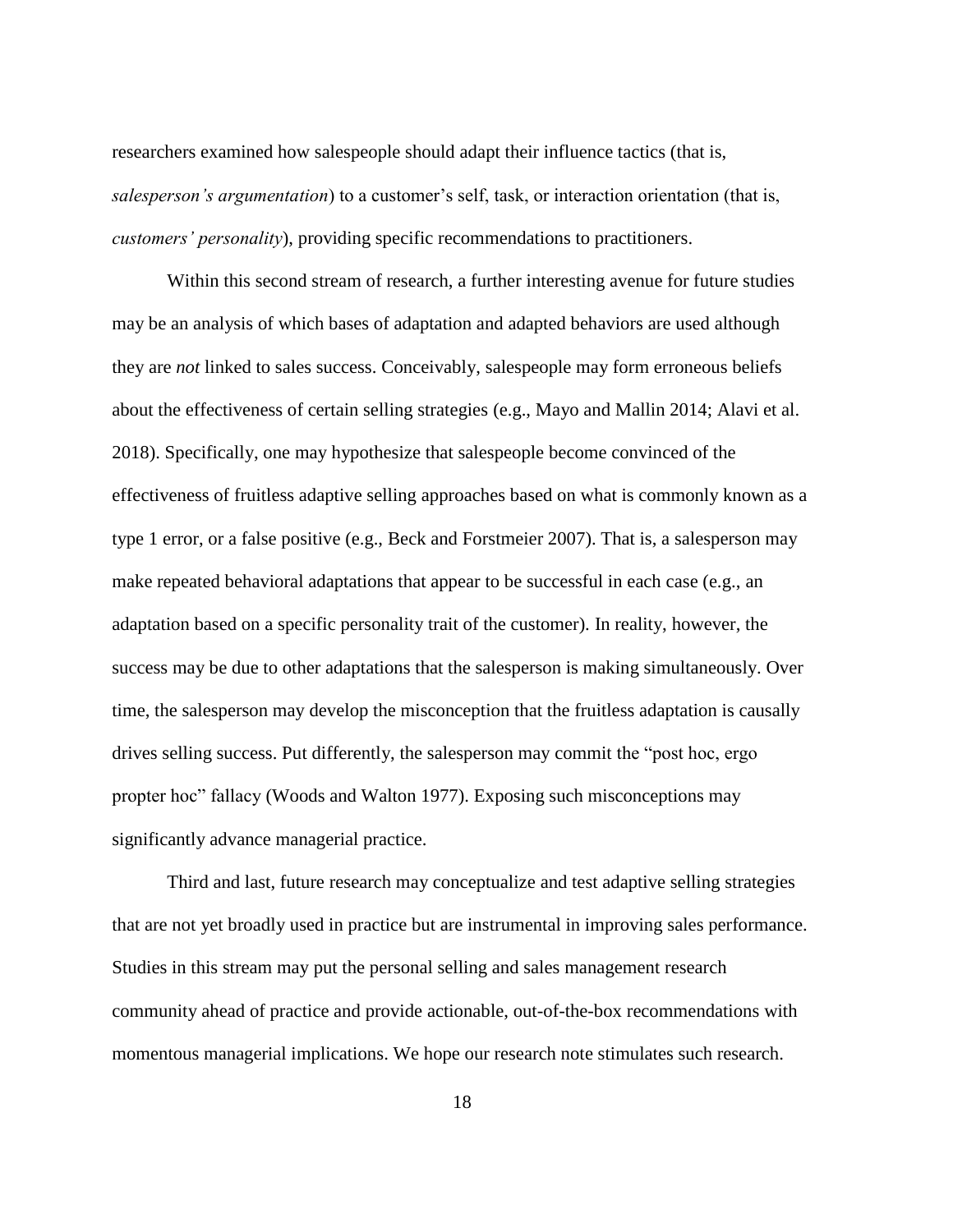#### **References**

- Alavi, Sascha, Johannes Habel, Christian Schmitz, Bianca Richter, and Jan Wieseke. 2018. "The Risky Side of Inspirational Appeals in Personal Selling: When Do Customers Infer Ulterior Salesperson Motives?" *Journal of Personal Selling & Sales Management* 38 (3): 323-342.
- Bagozzi, Richard P., and Youjae Yi. 1988. "On the Evaluation of Structural Equation Models." *Journal of the Academy of Marketing Science* 16 (1): 74–94.
- Beck, Jan and Wolfgang Forstmeier. 2007. "Superstition and Belief as Inevitable Byproducts of an Adaptive Learning Strategy." *Human Nature* 18 (1): 35–46. doi:10.1007/BF02820845.
- Comer, James M., Ronald Marks, Douglas W. Vorhies, and Gordon J. Badovick. 1996. "Methods in Sales Research: A Psychometric Evaluation of the ADAPTS Scale: A Critique and Recommendations." *Journal of Personal Selling and Sales Management* 16 (4): 53–65. doi:10.1080/08853134.1996.10754073.
- Eckert, James A. 2006. "Adaptive Selling Behavior: Adding Depth and Specificity to the Range of Adaptive Outputs." *American Journal of Business* 21 (1): 31-40. doi: 10.1108/19355181200600003.
- Fornell, Claes, and David. F. Larcker. 1981. "Evaluating Structural Equation Models with Unobservable Variables and Measurement Error." *Journal of Marketing Research* 18  $(1)$ : 39–50.
- Franke, George, and Jeong-Eun Park. 2006. "Salesperson Adaptive Selling Behavior and Customer Orientation: A Meta-Analysis." *Journal of Marketing Research* 43 (4): 693– 702. doi:10.1509/jmkr.43.4.693.
- Gengler, Charles E., Daniel J. Howard, and Kyle Zolner. 1995. "A Personal Construct Analysis of Adaptive Selling and Sales Experience." *Psychology and Marketing* 12 (4): 287–304. doi:10.1002/mar.4220120406.
- Homburg, Christian, Martin Klarmann, and Jens Schmitt. 2010. "Brand awareness in business markets: when is it related to firm performance?" *International Journal of Research in Marketing* 27 (2): 201–212.
- Jaramillo, Fernando, William B. Locander, Paul E. Spector, and Eric G. Harris. 2007. "Getting the Job Done: The Moderating Role of Initiative on the Relationship Between Intrinsic Motivation and Adaptive Selling." *Journal of Personal Selling and Sales Management* 27 (1): 59–74. doi:10.2753/PSS0885-3134270104.
- Levy, Michael, and Arun Sharma. 1994. "Adaptive selling: The role of gender, age, sales experience, and education." *Journal of Business Research* 31 (1): 39–47. doi:10.1016/0148-2963(94)90044-2.
- Lindell, Michael K., and David J. Whitney. 2001. "Accounting for Common Method Variance in Cross-Sectional Research Designs." *Journal of Applied Psychology* 86 (1): 114–121.
- Mayo, Michael, and Michael Mallin. 2014. "Antecedents and anticipated outcomes of superstitious behavior among professional salespeople." *Journal of Business & Industrial Marketing*. 29 (3): 227–237. doi:10.1108/JBIM-04-2011-0055.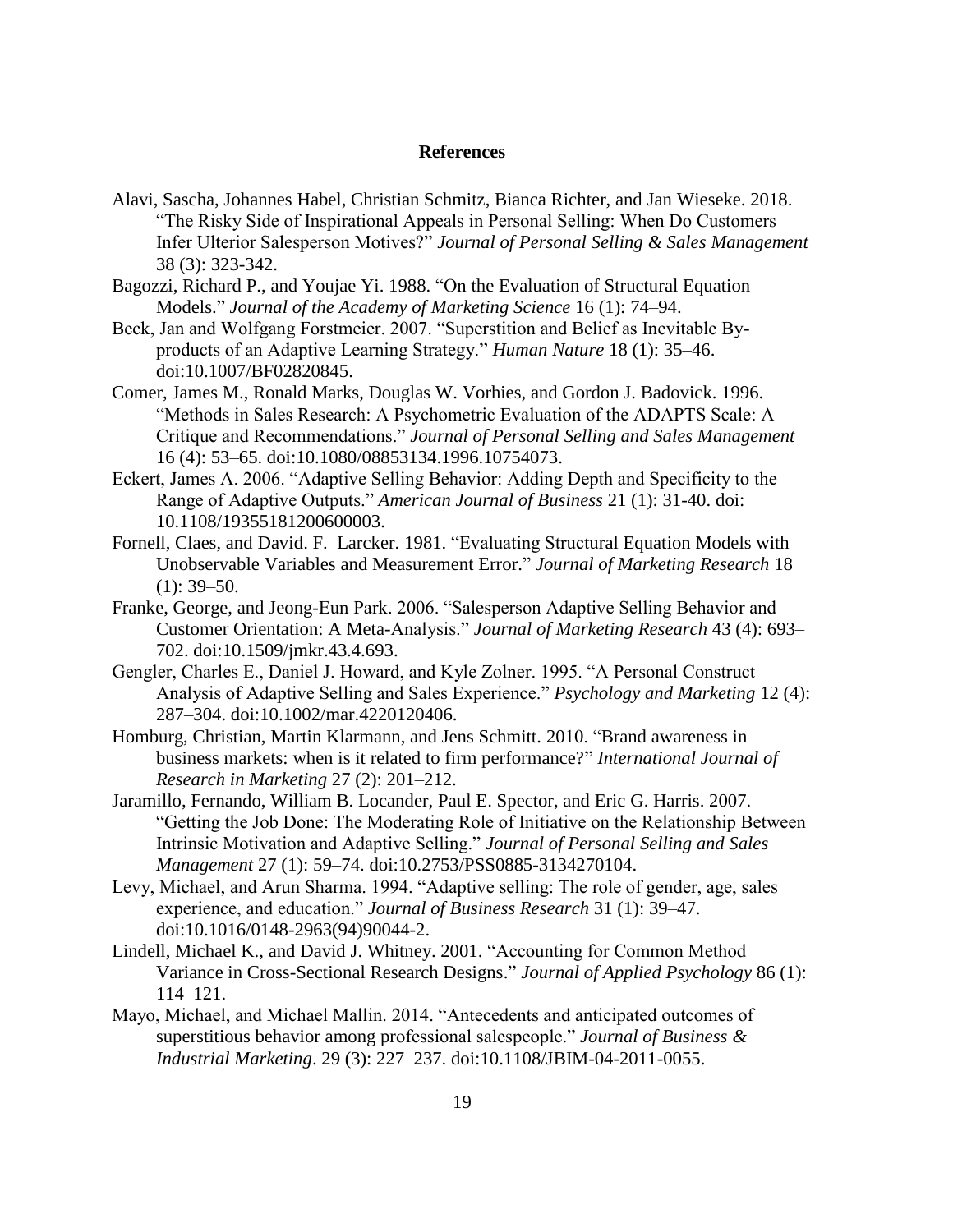- McFarland, Richard G., Goutam N. Challagalla, and Tasadduq A. Shervani. 2006. "Influence Tactics for Effective Adaptive Selling." *Journal of Marketing* 70 (4): 103–117. doi:10.1509/jmkg.70.4.103.
- Muthén, Linda K., and Bengt O. Muthén. 2012. *Mplus user's guide (7th ed.)*. Los Angeles: Muthén & Muthén.
- Nunnally, Jum C. 1978. *Psychometric Theory*. New York: McGraw-Hill.
- Pettijohn, Charles E., Linda S. Pettijohn, A. J. Taylor, and Bruce D. Keillor. 2011. "Adaptive Selling And Sales Performance: An Empirical Examination." *Journal of Applied Business Research* 16 (1): 91–111. doi:10.19030/jabr.v16i1.2031.
- Podsakoff, Philip M., Scott B. MacKenzie, Jeong-Yeon Lee and Nathan P. Podsakoff. 2003. "Common Method Biases in Behavioral Research: A Critical Review of the Literature and Recommended Remedies." *Journal of Applied Psychology* 88 (5): 879-903. doi:10.1037/0021–9010.88.5.879.
- Porter, Stephen S., and Lawrence W. Inks. 2000. "Cognitive Complexity and Salesperson Adaptability: An Exploratory Investigation." *Journal of Personal Selling and Sales Management* 20 (1): 15–21. doi:10.1080/08853134.2000.10754217.
- Porter, Stephen S., Joshua L. Wiener, and Gary L. Frankwick. 2003. "The moderating effect of selling situation on the adaptive selling strategy-selling effectiveness relationship." *Journal of Business Research* 56 (4): 275–281. doi:10.1016/S0148-2963(02)00440-X.
- Robinson, Leroy, Greg W. Marshall, William C. Moncrief, and Felicia G. Lassk. 2002. "Toward a Shortened Measure of Adaptive Selling." *Journal of Personal Selling and Sales Management* 22 (2): 111–118. doi:10.1080/08853134.2002.10754299.
- Román, Sergio, and Dawn Iacobucci. 2010. "Antecedents and consequences of adaptive selling confidence and behavior: a dyadic analysis of salespeople and their customers." *Journal of the Academy of Marketing Science* 38 (3): 363–382. doi:10.1007/s11747- 009-0166-9.
- Sherer, Mark, James E. Maddux, Blaise Mercandante, and Ronald W. Rogers. 1982. "The Self-Efficacy Scale: Construction and Validation." *Psychological Reports* 51 (2): 663– 671. doi:10.2466/pr0.1982.51.2.663.
- Shoemaker, Mary E., and Mark C. Johlke. 2002. "An examination of the antecedents of a crucial selling skill: asking questions." *Journal of Managerial Issues* 14 (1): 118–131.
- Shrout, Patrick E., and Niall Bolger. "Mediation in experimental and nonexperimental studies: new procedures and recommendations." *Psychological Methods* 7 (4): 422– 445.
- Spiro, Rosann, and Barton A. Weitz. 1990. "Adaptive Selling: Conceptualization, Measurement, and Nomological Validity." *Journal of Marketing Research* 27 (1): 61– 69. doi:10.2307/3172551.
- Sujan, Harish, Barton A. Weitz, and Mita Sujan. 1988. "Increasing Sales Productivity by Getting Salespeople to Work Smarter." *Journal of Personal Selling and Sales Management* 8 (2): 9–19. doi:10.1080/08853134.1988.10754487.
- Sujan, Harish, Barton A. Weitz, and Nirmalya Kumar. 1994. "Learning Orientation, Working Smart, and Effective Selling." *Journal of Marketing* 58 (3): 39–52. doi:10.2307/1252309.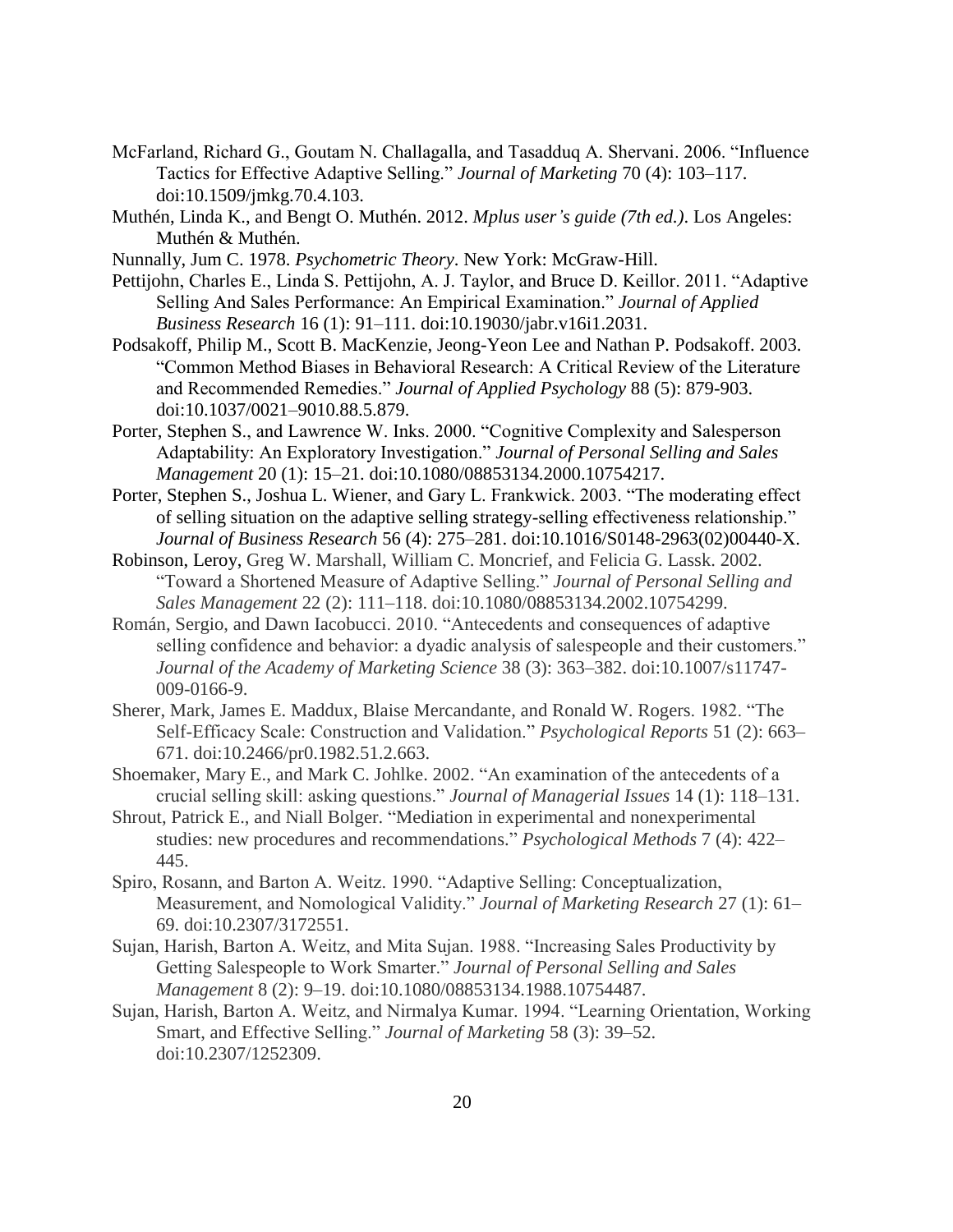- Verbeke, Willem, Frank Belschak, and Richard P. Bagozzi. 2004. "The adaptive consequences of pride in personal selling." *Journal of the Academy of Marketing Science* 32 (4): 386–402. doi:10.1177/0092070304267105.
- Vink, Jaap, and Willem Verbeke. 1993. "Adaptive Selling and Organizational Characteristics: Suggestions For Future Research." *The Journal of Personal Selling and Sales Management* 13 (1): 15–23.
- Weitz, Barton A., Harish Sujan, and Mita Sujan. 1986. "Knowledge, Motivation, and Adaptive Behavior: A Framework for Improving Selling Effectiveness." *Journal of Marketing* 50 (4): 174–191. doi:10.2307/1251294.
- Woods, John, and Douglas Walton. 1977. "Post Hoc, Ergo Propter Hoc." *The Review of Metaphysics* 30 (4): 569–593.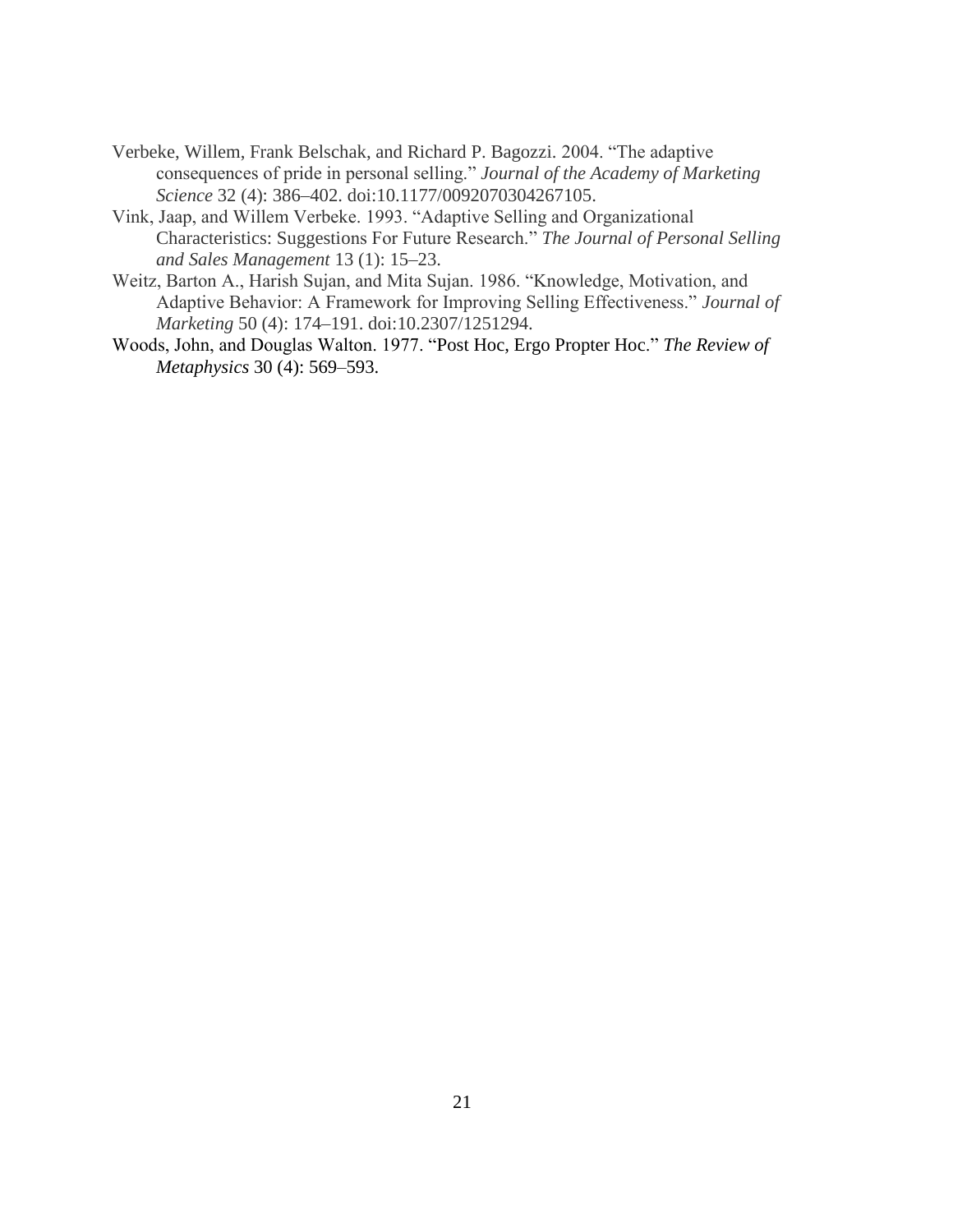| <b>Interview</b><br>partner | Age<br>(in years) | <b>Industry</b>                | <b>Experience</b><br>in sales<br>(in years) | <b>Experience in</b><br>current position<br>(in years) |
|-----------------------------|-------------------|--------------------------------|---------------------------------------------|--------------------------------------------------------|
| A                           | 55                | Housing construction           | 28                                          | 2                                                      |
| B                           | 48                | Motorhome and caravan industry | 25                                          | 3                                                      |
| С                           | 51                | Motorhome and caravan industry | 23                                          | 10                                                     |
| D                           | 35                | Mobile energy                  | 13                                          | 11                                                     |
| E                           | 29                | Foods industry                 | 1                                           | 1                                                      |
| F                           | 33                | Insurance business             | 8                                           | 5                                                      |
| G                           | 31                | Personnel industry             | 8                                           | 1                                                      |
| H                           | 54                | Cutting tools                  | 26                                          | 2.5                                                    |
| I                           | 29                | New cars                       | $\overline{7}$                              | 3                                                      |
| J                           | 31                | Staffing service               | 8                                           | 6                                                      |

# **Table 1 Study 1: Overview of the Cross-Industry Sample**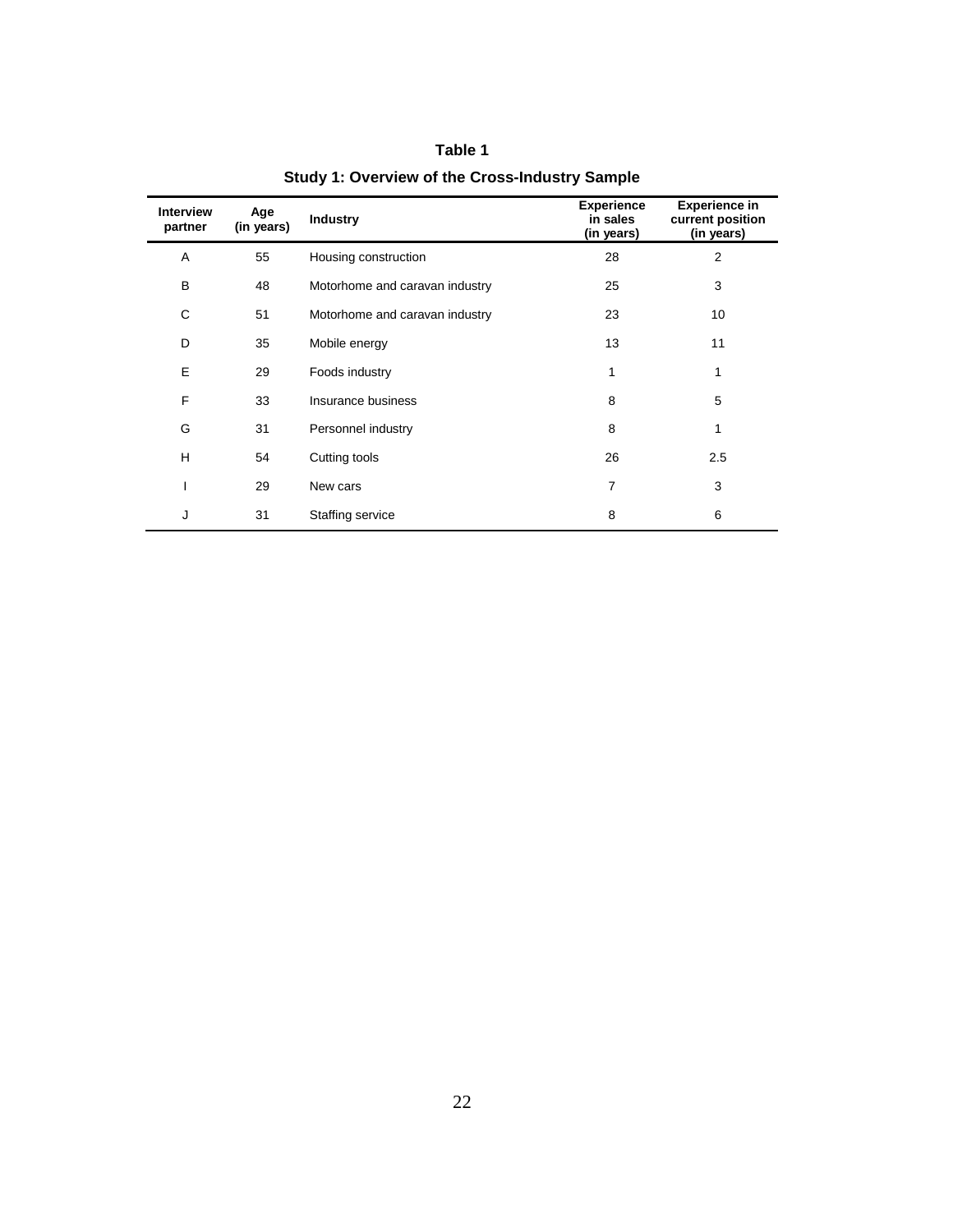## **Table 2**

# **Study 1: Adaptive Selling Inventory from Qualitative Interviews**

| Category                                                                                                            | <b>Description</b>                                                                                                                                                                               | <b>Sample Quote from Study 1</b>                                                                                                                                                                                                                                              |  |  |  |  |  |  |
|---------------------------------------------------------------------------------------------------------------------|--------------------------------------------------------------------------------------------------------------------------------------------------------------------------------------------------|-------------------------------------------------------------------------------------------------------------------------------------------------------------------------------------------------------------------------------------------------------------------------------|--|--|--|--|--|--|
| Bases of adaptation, that is, perceptions of customer attributes based on which salespeople change their behaviors: |                                                                                                                                                                                                  |                                                                                                                                                                                                                                                                               |  |  |  |  |  |  |
| Customers' needs                                                                                                    | Customers' expected benefits of a product or<br>service                                                                                                                                          | "I need to know what the customer wants, what his goal is, and when I<br>don't take this into account, I miss the target."                                                                                                                                                    |  |  |  |  |  |  |
| Customers' personality                                                                                              | Dispositions of customers that manifest themselves<br>in behavior observable to salespeople                                                                                                      | "If I notice that the customer likes direct communication, then I don't<br>beat around the bush, and if I notice the customer likes talking, then I<br>let him talk."                                                                                                         |  |  |  |  |  |  |
| Customers' social status                                                                                            | Customers' position in a social hierarchy, such as<br>rank within an organization                                                                                                                | "You speak differently to a managing director than to someone from<br>order processing, for example."                                                                                                                                                                         |  |  |  |  |  |  |
| Customers' communication style                                                                                      | Customers' tendency to communicate via unique<br>patterns or combinations of code, content, and<br>communication rules (e.g., task orientation,<br>interaction orientation, self orientation)    | "You have to speak the customer's language. This means adapting<br>not only your way of expression or your arguments, but also the<br>length and the complexity of sentences, for example."                                                                                   |  |  |  |  |  |  |
| Customers' body language                                                                                            | Customers' posture, movement, gestures, and facial<br>expressions                                                                                                                                | "Facial expressions, gestures, and body language are the key<br>features in a sales conversation that tell me where we stand, where<br>we're going, and what customers like or dislike. This is why I'm also<br>keen on face-to-face meetings and personal customer contact." |  |  |  |  |  |  |
| Customers' relationship length                                                                                      | Duration of the acquaintance between salespeople<br>and customers                                                                                                                                | "In our long-term customer relationships we do not try to achieve<br>short-term success. Not at all."                                                                                                                                                                         |  |  |  |  |  |  |
|                                                                                                                     | Adapted behaviors, that is, specific actions that salespeople change based on the nature of the selling situation:                                                                               |                                                                                                                                                                                                                                                                               |  |  |  |  |  |  |
| Salesperson's product<br>recommendation                                                                             | Salesperson's choice of which product or service to<br>recommend to customers                                                                                                                    | "One of my customers is a Muslim. Of course, products which contain<br>alcohol are a no-go for them. As I know this, I react correspondingly<br>and sell products that don't contain alcohol."                                                                                |  |  |  |  |  |  |
| Salesperson's argumentation                                                                                         | Salesperson's reasons provided to customers for<br>buying a product                                                                                                                              | "If I know ten arguments, I don't shoot them all out. I first check which<br>one fits to what my customer is looking for I try to find out what the<br>customer is looking for and then argue that I can deliver exactly that."                                               |  |  |  |  |  |  |
| Salesperson's communication<br>style                                                                                | Salesperson's tendency to communicate via unique<br>patterns or combinations of code, content, and<br>communication rules (e.g., task orientation,<br>interaction orientation, self-orientation) | "I try to meet the other person on the same level. This means that<br>when I am talking to the general manager, I try to communicate with<br>him accordingly, even in small talk."                                                                                            |  |  |  |  |  |  |
| Salesperson's body language                                                                                         | Salesperson's posture, movement, gestures, and<br>facial expressions                                                                                                                             | "I also mirror customers' posture. For example, I am mirroring your<br>posture right now I don't think you necessarily want to do that, but it<br>happens automatically."                                                                                                     |  |  |  |  |  |  |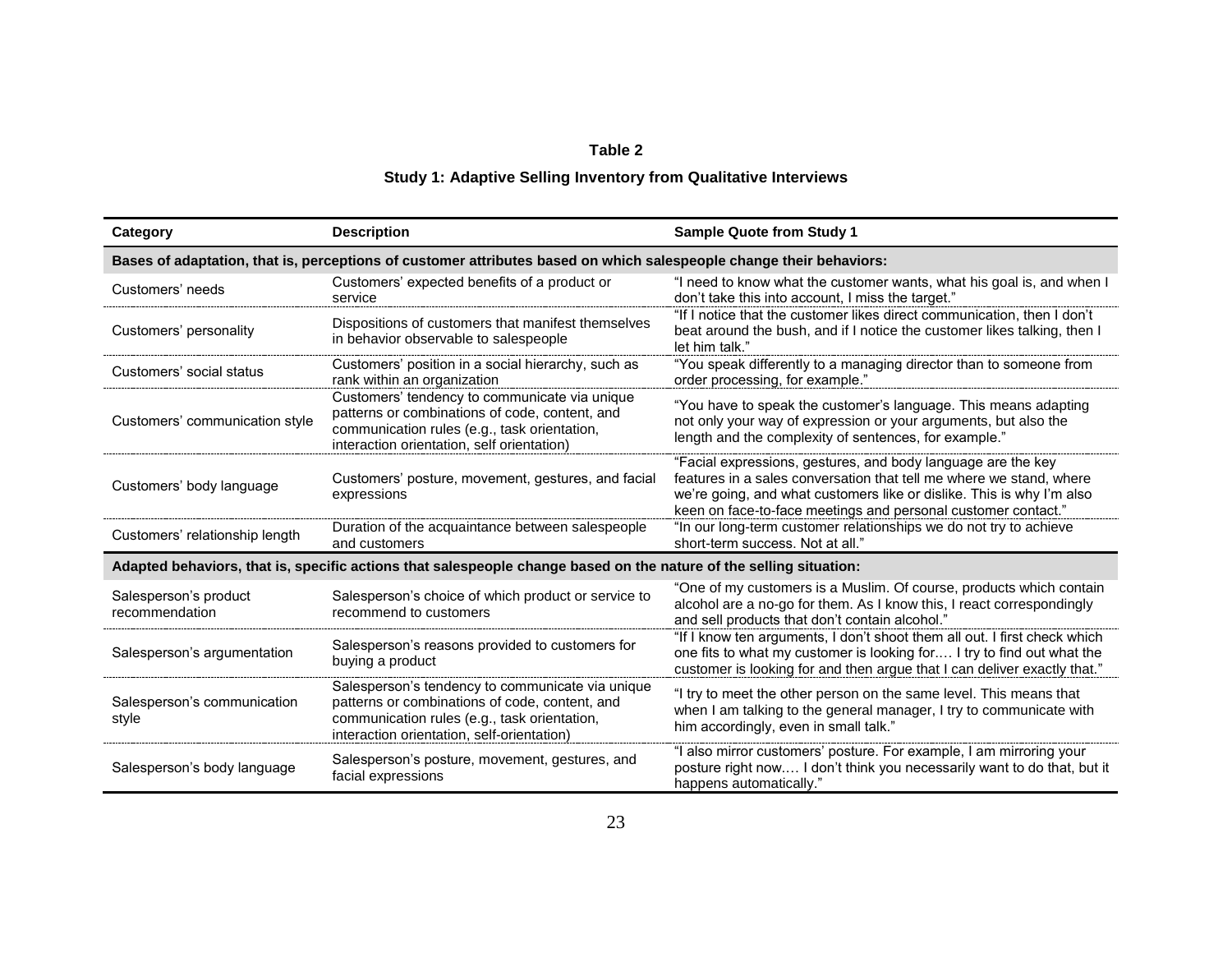| able |  |  |
|------|--|--|
|------|--|--|

**Study 2: Descriptive Statistics, Correlations, and Psychometric Properties**

|                                          | М    | <b>SD</b> | α   | <b>AVE</b> | <b>CR</b> | V <sub>1</sub> | V <sub>2</sub> | V <sub>3</sub> | V4  | V5  | V6  | V <sub>7</sub> | V8  | V9  | V10 |
|------------------------------------------|------|-----------|-----|------------|-----------|----------------|----------------|----------------|-----|-----|-----|----------------|-----|-----|-----|
| V1: Adaptive selling (generic scale)     | 5.62 | 1.02      | .88 | .56        | .88       |                |                |                |     |     |     |                |     |     |     |
| V <sub>2</sub> : Customers' needs        | 5.62 | 1.12      | .91 | .72        | .91       | .60            |                |                |     |     |     |                |     |     |     |
| V3: Customers' personality               | 5.35 | 1.24      | .91 | .71        | .91       | .61            | .67            |                |     |     |     |                |     |     |     |
| V4: Customers' social status             | 4.77 | .54       | .92 | .75        | .92       | .40            | .46            | .65            |     |     |     |                |     |     |     |
| V5: Customers' communication style       | 4.97 | 1.51      | .93 | .77        | .93       | .41            | .44            | .57            | .57 |     |     |                |     |     |     |
| V6: Customers' body language             | 5.09 | 1.51      | .95 | .81        | .95       | .52            | .53            | .62            | .45 | .65 |     |                |     |     |     |
| V7: Customers' relationship length       | 5.50 | 1.31      | .90 | .69        | .90       | .36            | .43            | .45            | .37 | .47 | .41 |                |     |     |     |
| V8: Salesperson's product recommendation | 5.58 | 1.13      | .88 | .65        | .88       | .55            | .70            | .52            | .44 | .45 | .48 | .37            |     |     |     |
| V9: Salesperson's argumentation          | 5.35 | 1.19      | .90 | .70        | .90       | .59            | .62            | .57            | .40 | .41 | .42 | .40            | .64 |     |     |
| V10: Salesperson's communication style   | 5.31 | 1.27      | .90 | .70        | .90       | .44            | .48            | .55            | .53 | .55 | .62 | .33            | .48 | .51 |     |
| V11: Salesperson's body language         | 4.88 | 1.45      | .91 | .73        | .92       | .56            | .61            | .60            | .49 | .58 | .58 | .39            | .59 | .57 | .72 |

M = mean, SD = standard deviation, α = Cronbach's alpha, AVE = average variance extracted, CR = composite reliability. All correlations are significant on the *p* < .01 level.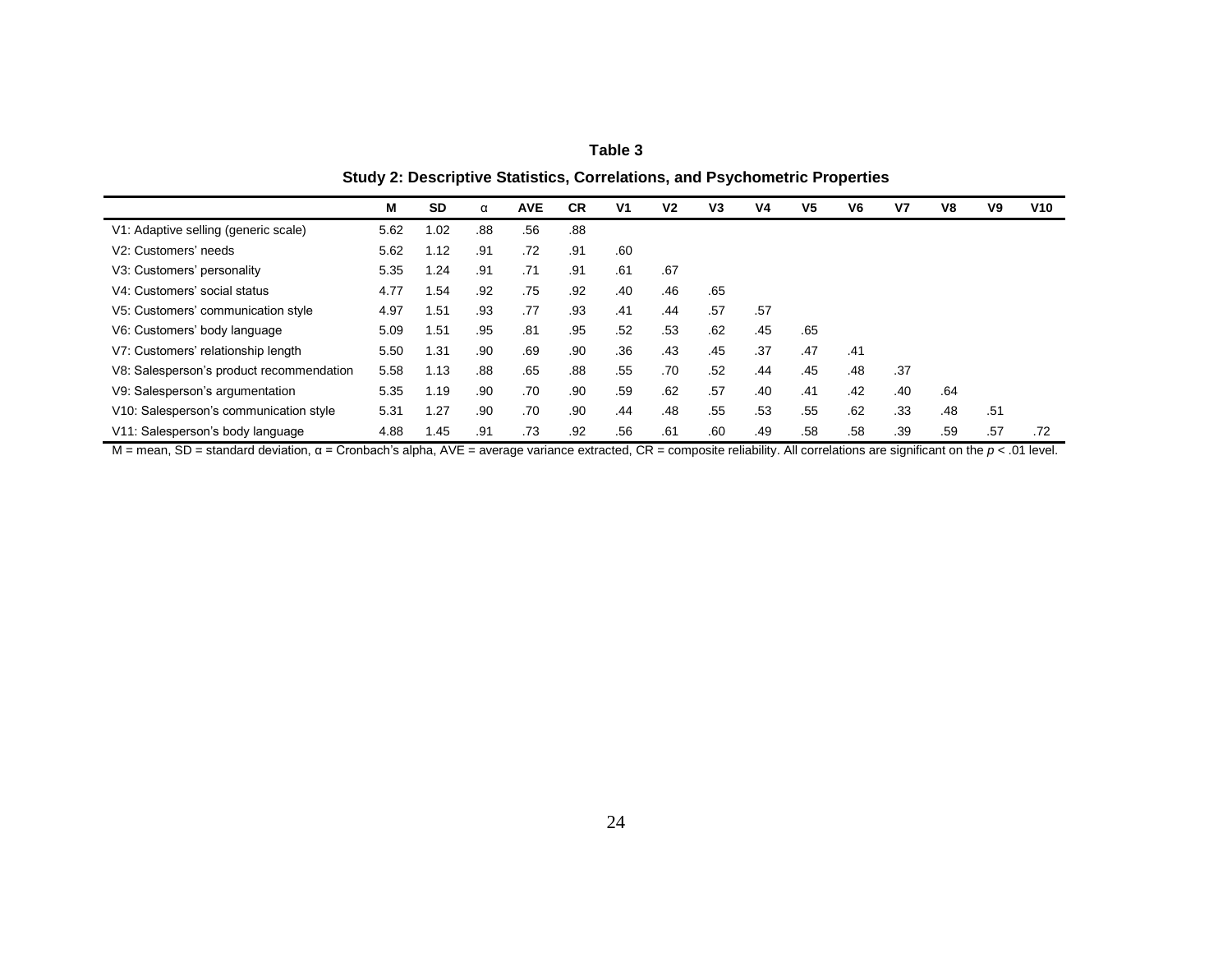## **Table 4**

#### **Study 2 Results**

|                                                                                  | Model 1             | Model 2               | Model 3      |
|----------------------------------------------------------------------------------|---------------------|-----------------------|--------------|
| Path                                                                             | Full                | No Controls           | Controls-    |
|                                                                                  | Model               | Model                 | Only Model   |
| Direct effects: bases of adaptation $\rightarrow$ adapted behaviors <sup>a</sup> |                     |                       |              |
| Customers' needs $\rightarrow$ salesperson's product recommendation              | $.60***$            | $.60***$              |              |
| Customers' needs $\rightarrow$ salesperson's argumentation                       | $.41***$            | $.41***$              |              |
| Customers' personality $\rightarrow$ salesperson's argumentation                 | $.22**$             | $.22**$               |              |
| Customers' needs $\rightarrow$ salesperson's communication style                 | $.31***$            | $.31***$              |              |
| Customers' communication style $\rightarrow$ salesperson's communication style   | $.24***$            | $.24***$              |              |
| Customers' body language $\rightarrow$ salesperson's communication style         | $.16**$             | $.16***$              |              |
| Customers' social status → salesperson's body language                           | $.23***$            | $.23***$              |              |
| Customers' communication style $\rightarrow$ salesperson's body language         | $.14*$              | $.14*$                |              |
| Customers' body language → salesperson's body language                           | $.35***$            | $.35***$              |              |
| Direct effects: adapted behaviors $\rightarrow$ adaptive selling                 |                     |                       |              |
| Salesperson's product recommendation $\rightarrow$ adaptive selling              | $.09^{n.s.}$        | $.09^{n.s.}$          |              |
| Salesperson's argumentation $\rightarrow$ adaptive selling                       | $.25***$            | $.23***$              |              |
| Salesperson's communication style $\rightarrow$ adaptive selling                 | $.19**$             | $.16**$               |              |
| Salesperson's body language → adaptive selling                                   | $-11^{n.s.}$        | $-.08^{n.s.}$         |              |
| Direct effects: bases of adaptation $\rightarrow$ adaptive selling               |                     |                       |              |
| Customers' needs $\rightarrow$ adaptive selling                                  | $.04^{n.s.}$        | $.12^{n.s.}$          |              |
| Customers' personality $\rightarrow$ adaptive selling                            | $.22***$            | $.24***$              |              |
| Customers' social status $\rightarrow$ adaptive selling                          | $-03^{n.s.}$        | $-03^{n.s.}$          |              |
| Customers' communication style $\rightarrow$ adaptive selling                    | $-08^{n.s.}$        | $-06^{n.s.}$          |              |
| Customers' body language $\rightarrow$ adaptive selling                          | $.17***$            | $.17***$              |              |
| Customers' relationship length $\rightarrow$ adaptive selling                    | $.02^{n.s.}$        | $.01$ <sup>n.s.</sup> |              |
| Direct effects: control variables $\rightarrow$ adaptive selling                 |                     |                       |              |
| Salesperson's age $\rightarrow$ adaptive selling                                 | $.13***$            |                       | $.14***$     |
| Salesperson's gender $\rightarrow$ adaptive selling                              | $.07^{n.s.}$        |                       | $.11*$       |
| Salesperson's experience $\rightarrow$ adaptive selling                          | $-.04^{n.s.}$       |                       | $-02^{n.s.}$ |
| Salesperson's self-efficacy → adaptive selling                                   | .09 <sup>n.s.</sup> |                       | $.42***$     |
| Industry dummies $\rightarrow$ adaptive selling                                  | <b>YES</b>          | NO.                   | <b>YES</b>   |
| $R^2$                                                                            | $.57***$            | .51***                | $.26***$     |
| Total indirect effects: bases of adaptation $\rightarrow$ adaptive selling       |                     |                       |              |
| Customers' needs → adaptive selling                                              | .20***              | .19***                |              |
| Customers' personality $\rightarrow$ adaptive selling                            | $.07*$              | $.06*$                |              |
| Customers' social status $\rightarrow$ adaptive selling                          | $-.01n.s.$          | .00 <sup>n.s.</sup>   |              |
| Customers' communication style $\rightarrow$ adaptive selling                    | $.06*$              | $.06*$                |              |
| Customers' body language → adaptive selling                                      | $-01^{n.s.}$        | $.00^{n.s.}$          |              |
| Customers' relationship length → adaptive selling                                | $.03^{n.s.}$        | $.03^{n.s.}$          |              |
| Total effects: bases of adaptation $\rightarrow$ adaptive selling                |                     |                       |              |
| Customers' needs $\rightarrow$ adaptive selling                                  | .24***              | $.31***$              |              |
| Customers' personality $\rightarrow$ adaptive selling                            | $.29***$            | $.30***$              |              |
| Customers' social status → adaptive selling                                      | $-04^{n.s.}$        | $-03^{n.s.}$          |              |
| Customers' communication style $\rightarrow$ adaptive selling                    | $-02^{n.s.}$        | $-01^{n.s.}$          |              |
| Customers' body language $\rightarrow$ adaptive selling                          | $.17**$             | $.18**$               |              |
| Customers' relationship length → adaptive selling                                | $.05^{n.s.}$        | $.04^{n.s.}$          |              |

n.s. *p* > .05, \* *p* < .05, \*\* *p* < .01; \*\*\* *p* < .001 (two-tailed). Standardized coefficients are displayed.

<sup>a</sup> We estimated all paths from bases of adaptation on adapted behaviors, that is, 6\*4=24 paths. To limit complexity, we display only paths that are significant at the *p* < .05 level.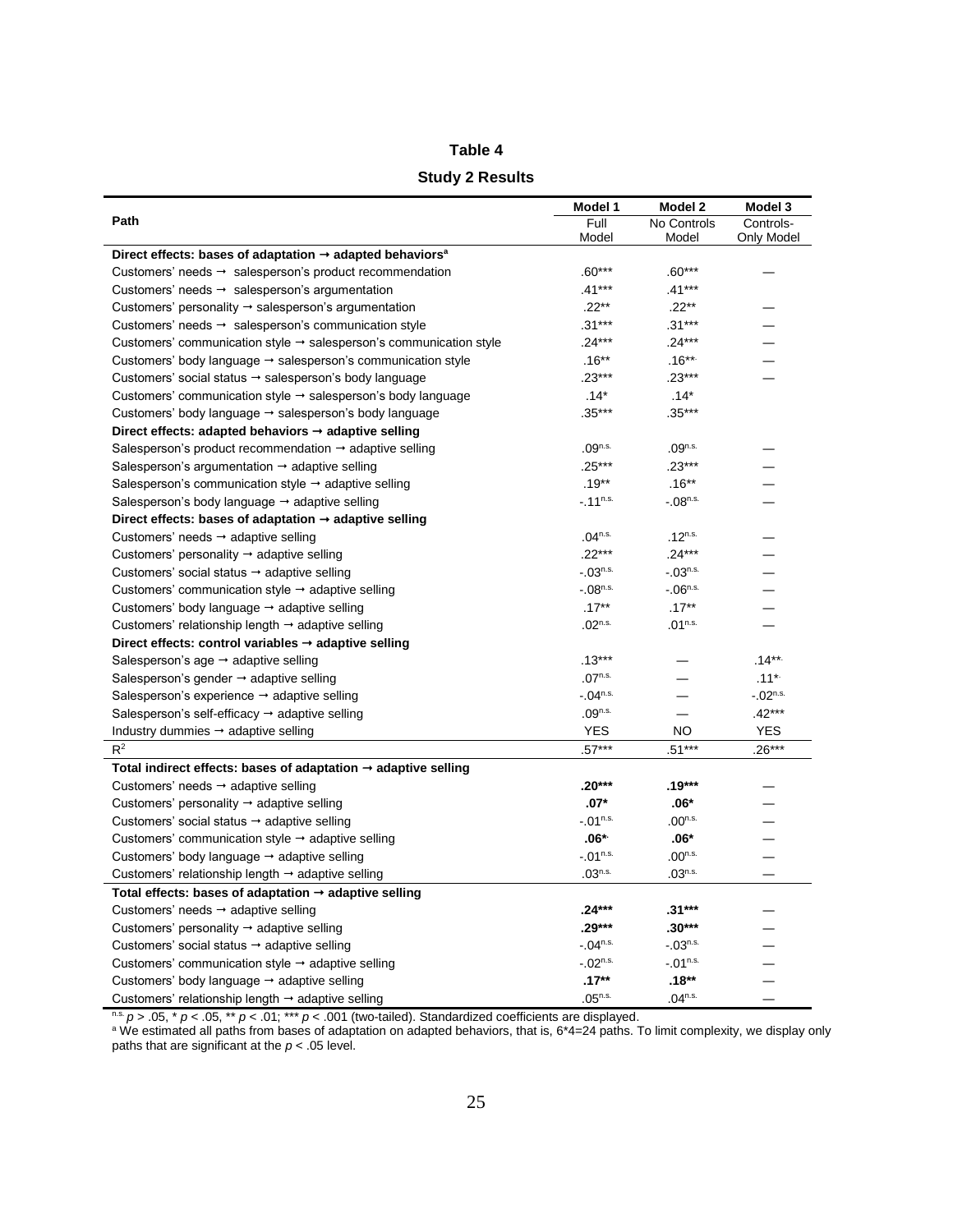#### **Figure 1**

**Adaptive Selling Process Illustration**

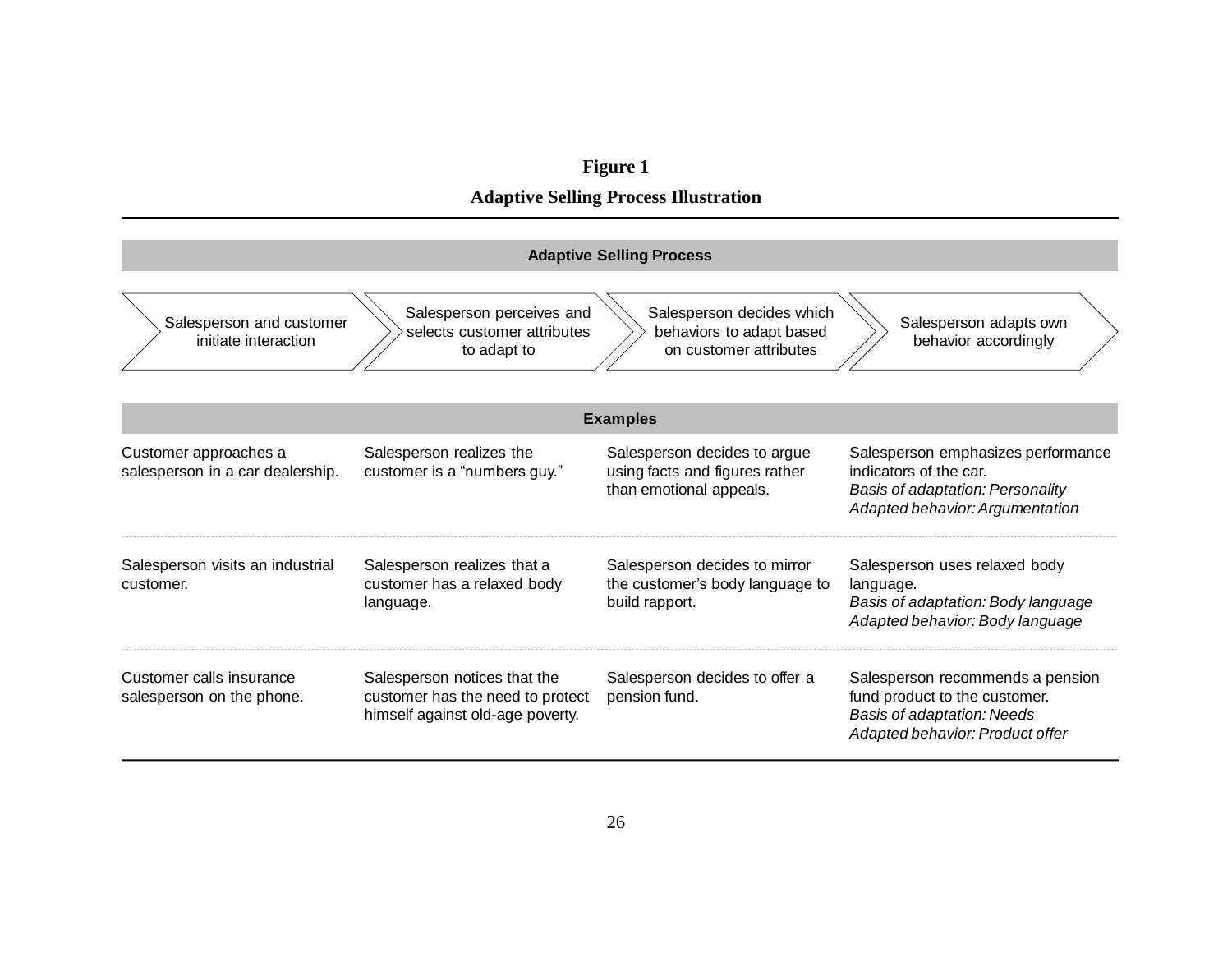**Figure 2 Study 2: Illustration of Direct Effects between Measured Constructs**



Note: Dotted lines indicate constructs and effects that emerge as disconnected from the generic adaptive selling scale, our ultimate dependent variable. Thus, when evaluating generic adaptive selling scales, respondents do not seem to factor in these constructs.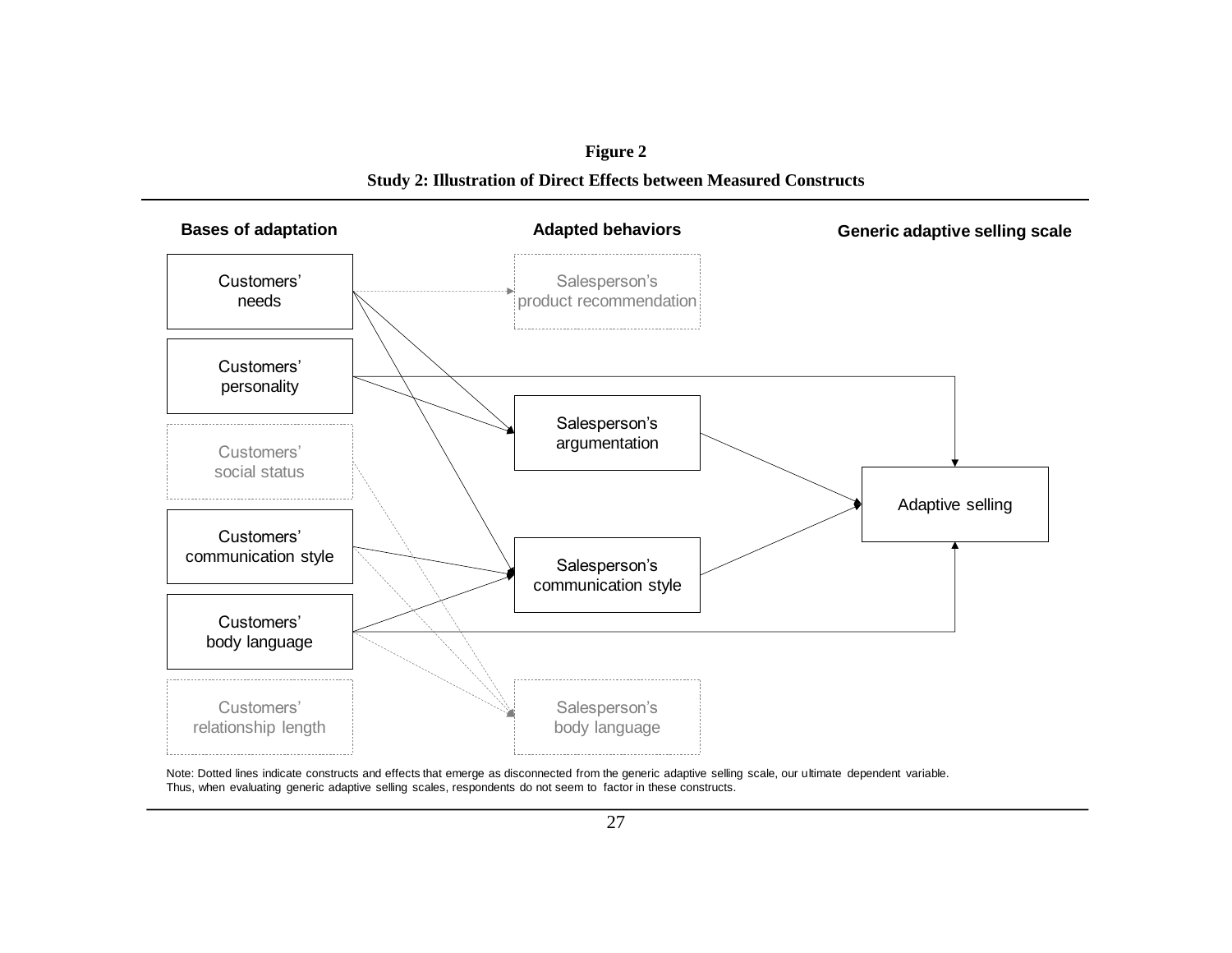# **Figure 3**



# **What** *does* **adaptive selling mean to salespeople?** ✓

That is, what *is* on salespeople's mind when responding to generic adaptive selling scales?

## **Adapted behaviors Bases of adaptation**





# **What does adaptive selling** *not* **mean to salespeople?**

That is, what is *not* on salespeople's mind when responding to generic adaptive selling scales?

| <b>Adapted behaviors</b> |    | <b>Bases of adaptation</b>     |  |  |  |
|--------------------------|----|--------------------------------|--|--|--|
| Product recommendation   |    | Customers' communication style |  |  |  |
|                          | to | Customers' social status       |  |  |  |
| Body language            |    | Customers' relationship length |  |  |  |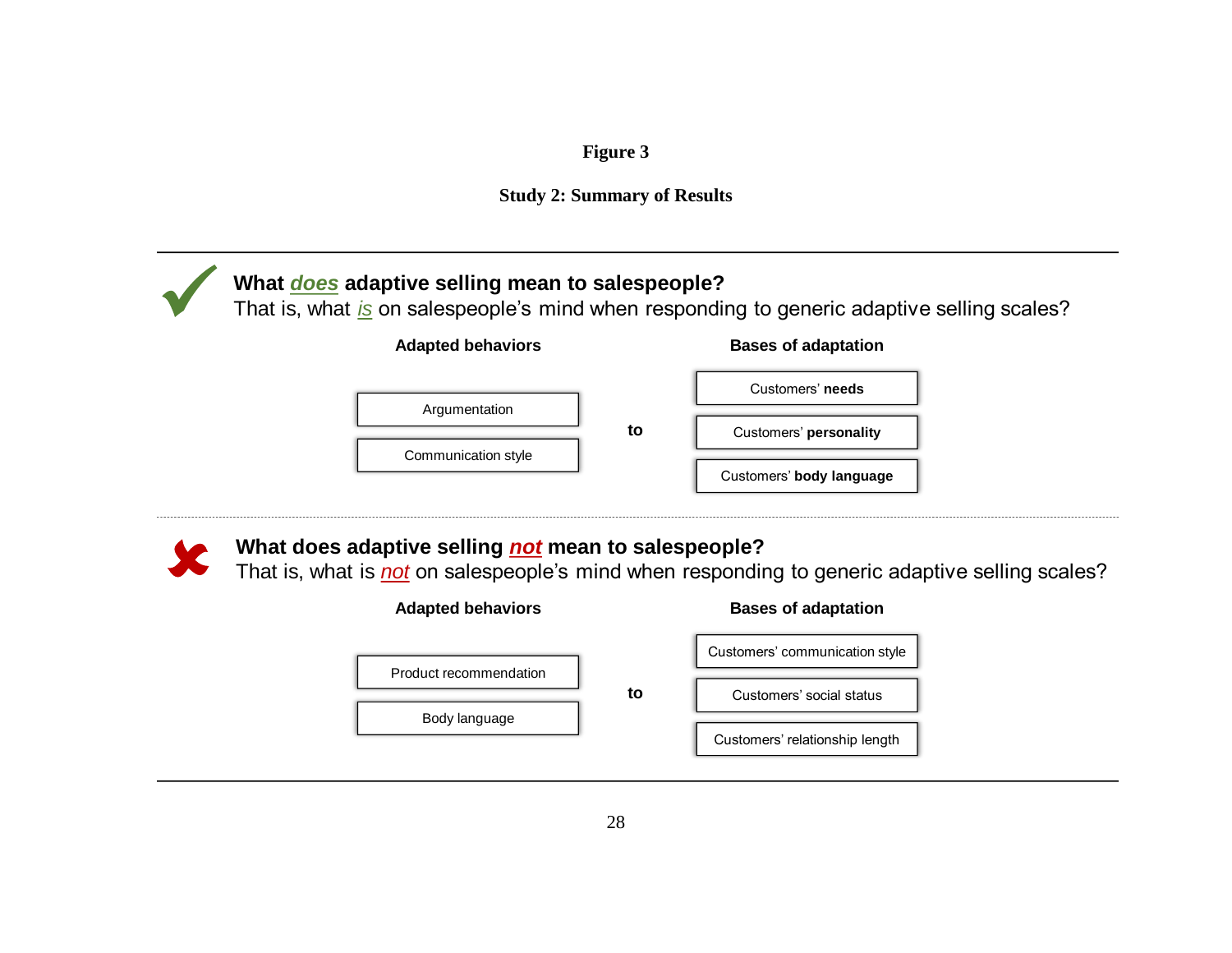## **APPENDIX 1**

# **Study 2: Sample Composition**

| Characteristic                          | <b>Distribution</b> |
|-----------------------------------------|---------------------|
| Gender                                  |                     |
| Male $(\%)$                             | 49.1%               |
| Female (%)                              | 50.9%               |
| Age (years)                             |                     |
| < 20                                    | 2.4%                |
| 20 to $< 30$                            | 34.3%               |
| 30 to $<$ 40                            | 36.0%               |
| 40 to $< 50$                            | 16.6%               |
| 50 to $< 60$                            | 7.3%                |
| 60 and more                             | 3.5%                |
| <b>Experience in industry</b>           |                     |
| (years)                                 |                     |
| < 1                                     | 0.7%                |
| 1 to $<$ 3                              | 17.0%               |
| $3$ to $< 5$                            | 20.8%               |
| 5 to $<$ 10                             | 22.1%               |
| 10 and more                             | 39.4%               |
| <b>Experience in</b><br>company (years) |                     |
| < 1                                     | 1.0%                |
| 1 to $<$ 3                              | 31.5%               |
| $3$ to $< 5$                            | 22.5%               |
| $5$ to $<$ 10                           | 21.5%               |
| 10 and more                             | 23.5%               |
| <b>Experience in position</b>           |                     |
| (years)                                 |                     |
| < 1                                     | 1.4%                |
| 1 to $<$ 3                              | 42.2%               |
| $3$ to $< 5$                            | 24.6%               |
| $5$ to $<$ 10                           | 19.7%               |
| 10 and more                             | 12.1%               |